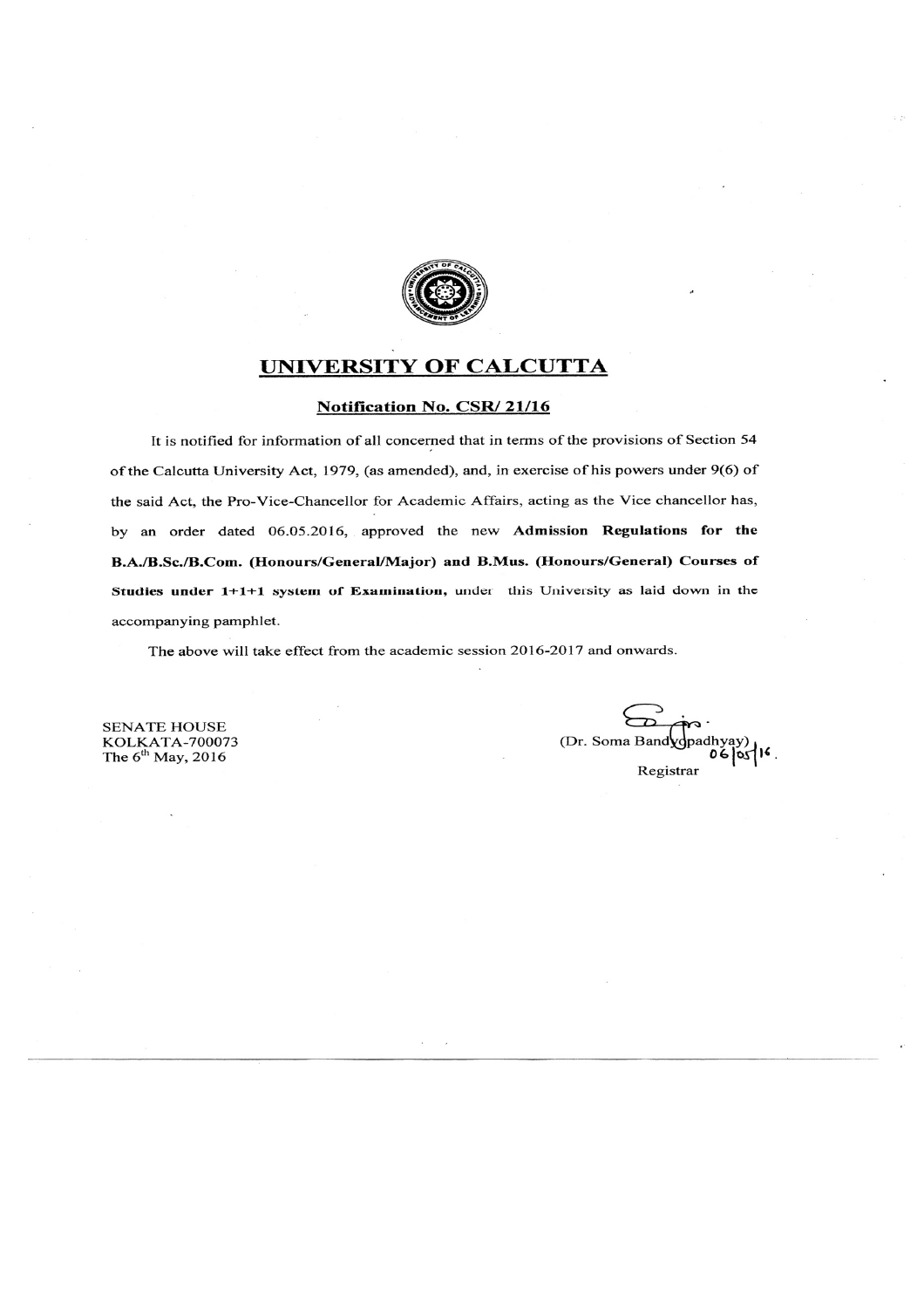#### **Regulations relating to Admission for the Three-Year B.A./B.Sc./B.Com. (Honours, General and Major) and B.Mus. (Honours and General) Courses of Studies conducted by the University of Calcutta.**

**1.** These Regulations shall be called the University of Calcutta (Admission Regulations relating to Three-Year B.A./B.Sc./B.Com. (Honours & General and Major) & B.Mus. (Honours and General) Degree Courses of Studies Regulations, 2016.

**2.** These shall apply to every candidate prosecuting the above Courses in this University.

**3.** Notwithstanding anything contained in any other regulations or rules for the time being inforce the study for the above Courses shall be guided by these Regulations effective from the Academic Session 2016-2017 and **for other candidates who shall appear in the Part-I examination as a whole in the year 2017.** 

**Note:- A candidate prosecuting a regular course of study for three-year degree course shall have to clear all the Part-I, II and III examinations in all respect within a span of five years from the year of admission to the particular course and combination, failing which he/she shall have to leave the course subject to fulfillment of following condition.**

**A candidate who will prosecute a regular course of study for the first year of the three-year course shall have to appear at the Part-I examination within two years from the year of admission to the course failing of which he/ she shall have to prosecute a fresh course of study from the first year provided however that such candidate shall not be entitled to seek such readmission to the first year class beyond five years of his/her passing the previous qualifying examination.**

## **PART-\_A**

#### **ADMISSION QUALIFICATIONS (for B.A./B.Sc./B.Mus (Honours and General) and B.A./B.Sc./B.Com.(Major)**:

**4.** A candidate who has passed the Higher Secondary (10+2) or its equivalent Examination is eligible to seek admission to the 1<sup>st</sup> year of the 3-year B.A./B.Sc. (Honours and General), B.A./B.Sc./B.Com.(Major) and B.Mus. (Honours and General) Course of Studies provided he/she has also passed in English having full marks not beings less than 100.

Candidates who have passed the Higher Secondary  $(10+2)$  Vocational examination conducted by the West Bengal State Council of Vocational Education and Training shall be eligible to seek admission to the B.A. (General/Major) 1<sup>st</sup> year Course of Studies taking the subjects under Humanities Division only. However, candidates who have passed the aforesaid H.S. Examination in Business & Commerce shall also be eligible for admission to the B.Com. (Major)  $1<sup>st</sup>$  year Course of Studies under this University. However, no candidate shall be allowed for **admission after a lapse of more than 5 years from the year of passing the previous qualifying examination.**

**(Explanation:** The year of admission shall not be taken into account while calculating five years from the year of passing the previous qualifying Examination).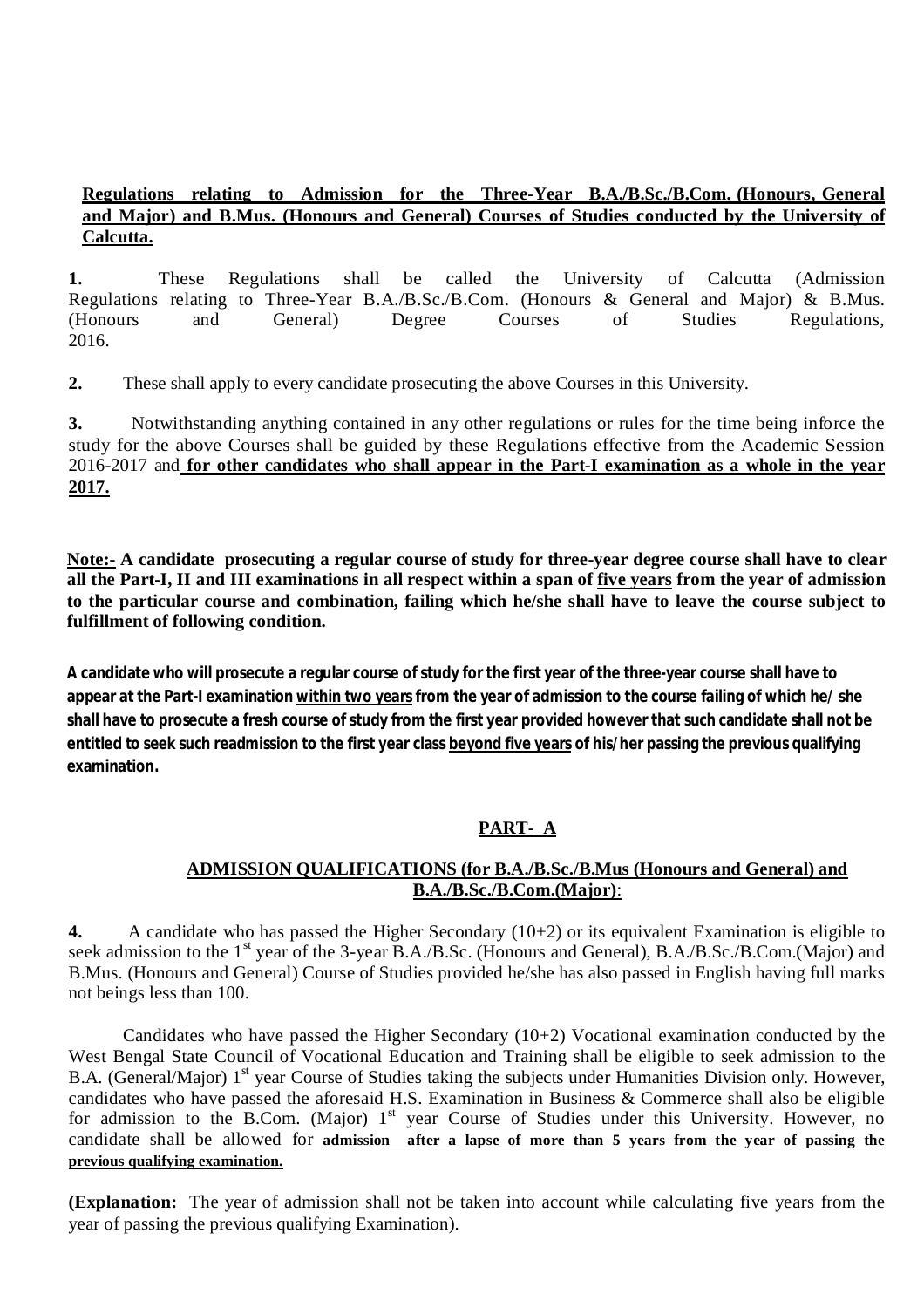Students who have passed the Higher Secondary (10+2) examination or its equivalent from the All India Boards/Councils (i.e. CBSE, ISC and National Institute of Open Schooling) need not require to submit the Migration Certificate for getting Registration under this University.

For the purpose of determining eligibility for admission to the Honours Course, aggregate marks shall be calculated by adding the marks in top-four subjects in order of marks secured by a candidate. However, marks in compulsory Environmental Education/ Studies shall not be taken into account for calculation of aggregate marks. If the subject "Environmental Science" is studied as an elective subject of 100 marks, it may be taken into account for the purpose of determining the aggregate marks.

**5.(a).** A candidate taking up Honours Course in a subject must have obtained :

**(i).** A minimum of 50% marks in the aggregate and 45% marks in the subject or related subject at the previous qualifying examination [in case of B.Mus. (Hons.) 45% marks in the aggregate and 45% marks in the subject Music, in the pre-qualifying examination]

#### **Or**

**(ii).** 55% marks in the subject or related subject at the previous qualifying examination [in case of B.Mus.(Hons) 50% marks in the subject at the pre-qualifying exam.]

**Or** 

**(iii).** 50% marks in the aggregate when the candidate has not studied the subject in his/her previous qualifying examination provided all other clauses are satisfied [ in case of B.Mus.(Hons.) - 45% marks in the aggregate when the candidate has not studied the subject Music in the pre-qualifying exam. Candidates shall be admitted on the basis of the Admission Test to be conducted by the College authority concerned.]

**5(b).** However, candidates belonging to the Scheduled Caste or Scheduled Tribe Community taking up Honours Course of Study must have obtained a minimum of 40% marks in the aggregate or 40% marks in the subject or related subjects at the previous qualifying examination, as the case may be.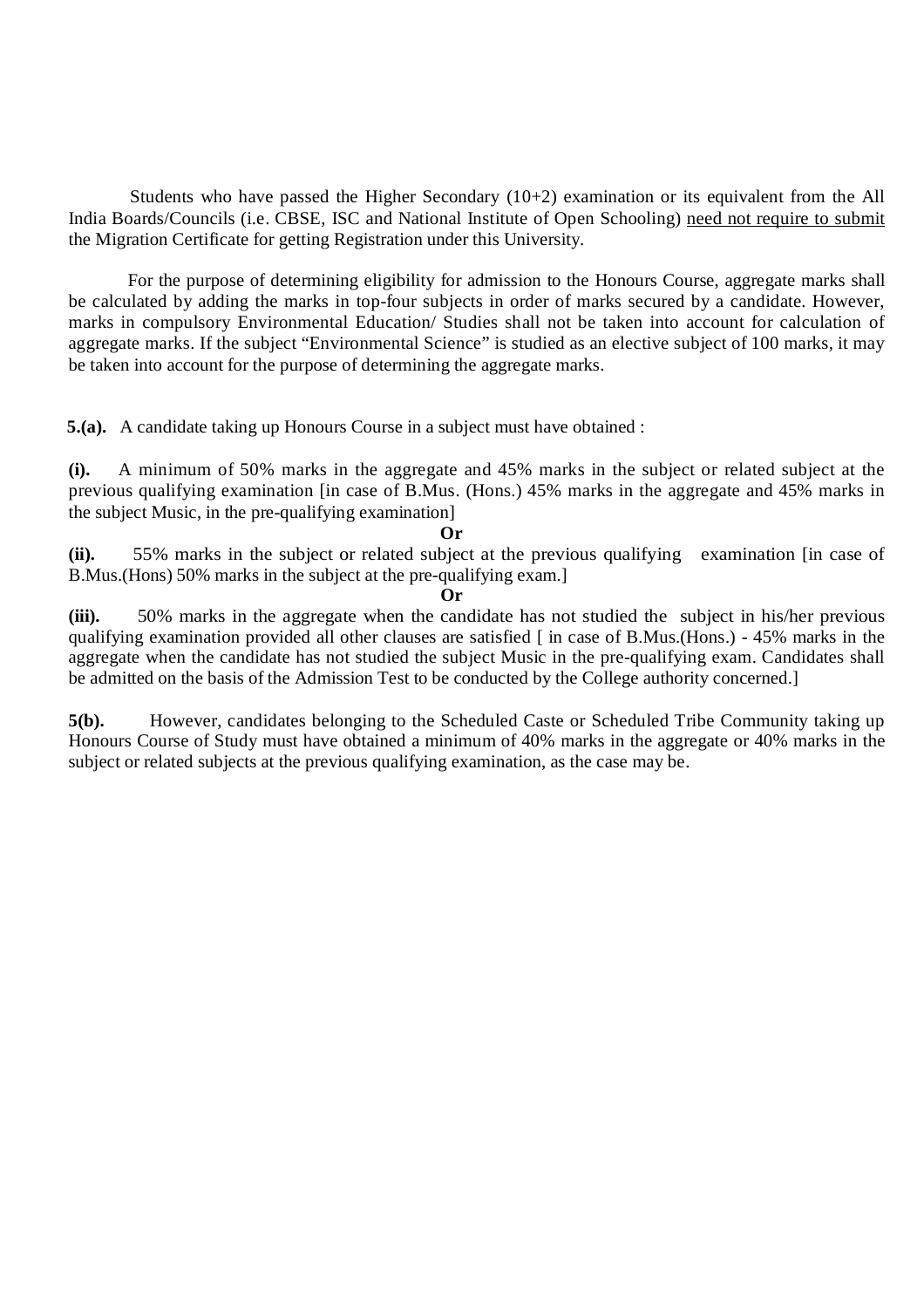#### **\*5(c). Seat reservation in the first year class of three-year degree courses of studies shall be guided by the West Bengal State Higher Educational Institutions (Reservation in Admission), Act, 2013 and the West Bengal State Higher Educational Institutions (Reservation in Admission) Rules, 2014.**

**6**. Examination under the three–year B.A./B.Sc. (Honours and General), B.A./B.Sc./B.Com.(Major) and B.Mus. (Honours and General) course will be conducted in three parts: part - I, part - II and part - III with part - I examination to be held ordinarily in the month of **May** at the end of first year of study. Part - II examination to be held ordinarily in the month of **April** at the end of second year of studies and Part - III examination to be held ordinarily in the month of **March** at the end of third year studies.

Students who have passed the Higher Secondary (10+2) examination or its equivalent from the All India Boards/Councils (i.e. CBSE, ISC and National Institute of Open Schooling) need not require to submit the Migration Certificate for getting Registration under this University.

**7.** For the B.A./B.Sc. (Honours/General/Major) Course of Studies a candidate is required to choose his/her Honours and two/three elective subjects, as the case may be, from among Groups-I to VIII as follows by taking not more than one subject from any of the groups mentioned hereunder :

#### **GROUPS**:

**Group-I:** Physics, Zoology, Education, Home Science Extension Education, Social Science, Film Studies, Physical Education, Human Rights, Russian, Women Studies.

**Group-II:** Human Development, History, Ancient Indian and World History, Islamic History & Culture, Mathematics, Environmental Science.

**Group-III:** Chemistry, Sociology, Defense Studies, Music, Household Art, Pali, Arabic, Persian, Sanskrit, Bio-Chemistry.

**Group-IV:** Botany, Economics, Food & Nutrition.

**Group-V:** Geology, Political Science, Electronics.

**Group-VI:** Geography, Molecular Biology, Psychology, Philosophy, Microbiology, Journalism & Mass Communication.

**Group- VII:** Statistics, Physiology, English

**Group- VIII:** Anthropology, Computer Science, Bengali, Hindi, Urdu, Gujarati, French, Linguistics.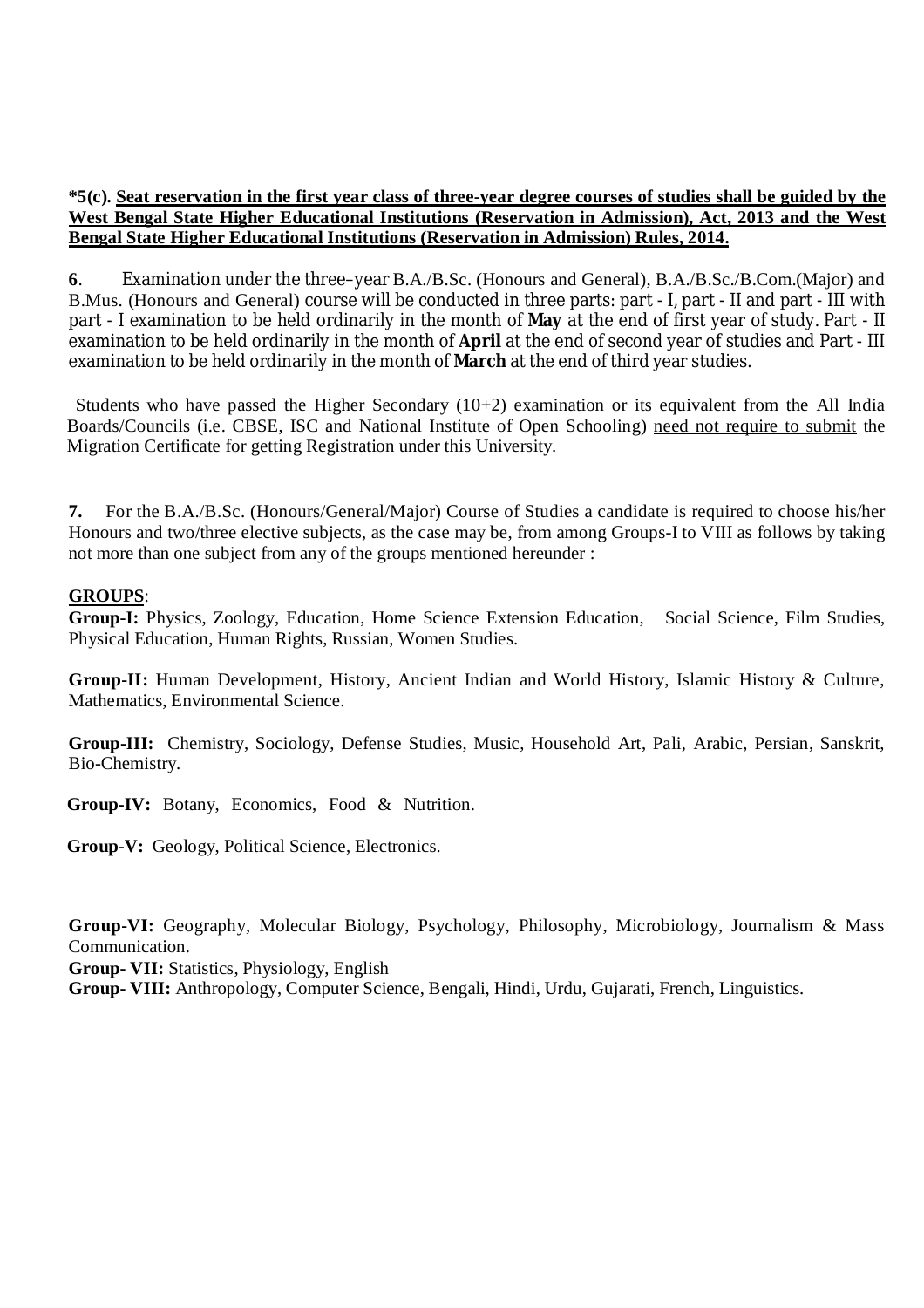**SI No. A SI SI**. **No. B** 1**.** Mathematics 1. Mathematics/Business Mathematics 2. Statistics 2. Statistics/Business Mathematics / Mathematics 3. Physics 2. Physics 3. Physics and Mathematics 4. Chemistry 4. Chemistry 5. Zoology 5. Zoology/Biology/ Bio-Technology 6. Botany 6. Botany/Biology/Bio-Technology 7. Physiology 7. Physiology/Biology/Bio-Technology 8. Ceology 8. Geology/Geography/ Physics and Chemistry 9. Molecular Biology 9. Biology/ Bio- Technology and Chemistry/ Physics 10. Micro-Biology 10. Biology/ Bio-Technology and Chemistry/ Physics 11. Computer Science 11. **Mathematics & any one of Physics/Statistics/Computer Science** 12. **Electronics** 12. Electronics/ Physics and Mathematics 13. Commerce 13. Accountancy/ Business Economics including Business Mathematics/ Business Organization & Management/ Mathematics/ Economics/ Statistics/ Commerce/ Accounts/ Business Studies/Financial Accounting/ Office Practice and Secretarial/ Elements of Cost Accountancy and Auditing/ Book Keeping/ Business Mathematics/ Cost Accountancy and Principal of Management. 14. Environmental Science 14. 15. Education 15. Psychology/Philosophy/Mathematics/Sociology/Economics/ Political Science/History. 16. Philosophy 16. Psychology 17. Anthropology 17. Biology 18. Sociology 18. Psychology/Political Science 19. Persian 19. Urdu

**8.** A candidate shall be allowed to take up the subject(s) under heading "**A**" if he/she had passed the subject (s) under heading "**B**" at the previous qualifying examination :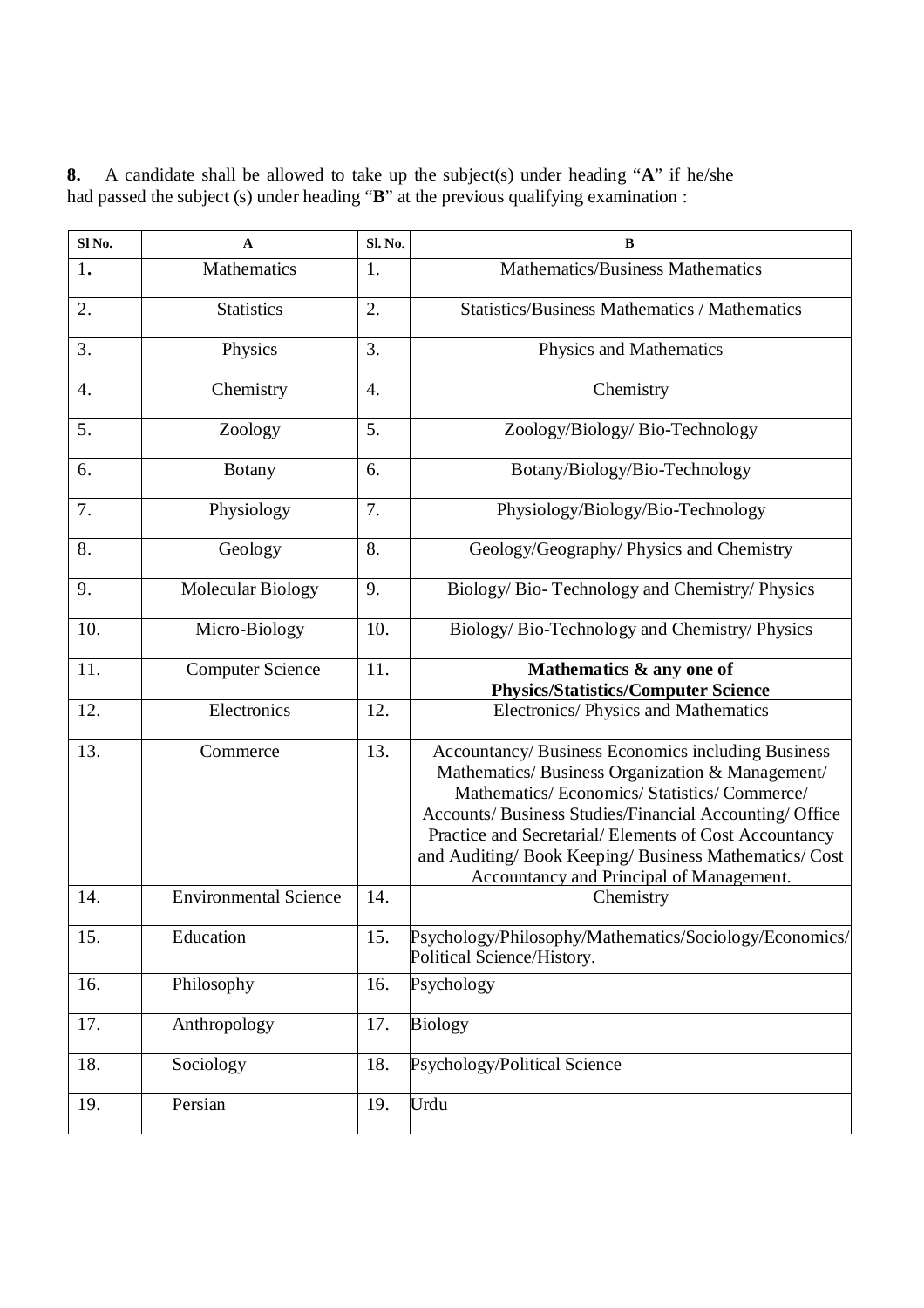#### **9.** Some Special conditions for admission to Honours Courses as follows:

**(i). Economics:** A Candidate shall be allowed to take up Honours in Economics if he/she has passed in Mathematics at the H.S. Examination (10+2) conducted by the West Bengal Council of H.S. Education or its equivalent examination in Mathematics/ Business Mathematics. Students who have passed Business Economics including Business Mathematics in H.S.(10+2) level from West Bengal Council of H.S. Education are also eligible for admission in the Honours Course in Economics.

**(ii). Mathematics:** A candidate shall be allowed to take up Honours in Mathematics if he/she has passed in Mathematics at the previous qualifying examination. A candidate who has passed in Business Mathematics is not eligible for admission to the Mathematics Honours Course.

**(iii). Chemistry:** A candidate shall be allowed to take-up Honours in Chemistry if he/she has passed in Physics, Chemistry and Mathematics at the previous qualifying examination.

**(iv). Bio-Chemistry:** A candidate shall be allowed to take up Honours in Bio-Chemistry if he/she has passed in Physics, Chemistry, Mathematics and Biology/Bio-Technology at the previous qualifying examination.

\* A candidate of B.Sc. (Honours) in Bio-Chemistry shall have to take-up elective subjects as stated hereunder and inconformity with **Grouping of Subjects:**

#### (a) **Any one** of the subjects: **Physics/Mathematics/Statistics**

#### **and**

(b) **Any one** of the subjects: **Zoology/ Botany/ Microbiology/ Physiology/ Molecular-Biology**.

**(v). Micro-Biology**: A candidate shall be allowed to take-up Honours in Micro Biology if he/she has passed in Chemistry in the previous qualifying Examination..

#### **\*Subject combination for Micro-Biology: Chemistry and any one of the following subjects** :

#### **Mathematics/Physics/Computer Science/Botany/Zoology/Physiology.**

**(vi). Physiology:** A candidate shall be allowed to take-up Honours in Physiology if he/she has passed the subject Physiology/Biology/Bio-Technology and Chemistry in the previous qualifying examination. The subject Biology/Bio-Technology may be treated as the related subject.

**(vii). Food and Nutrition**: A candidate shall be allowed to take-up Honours in Food and Nutrition if he/she has passed in Chemistry at the previous qualifying examination and to take up Chemistry as one of the elective subjects.

**(viii). Anthropology:** A candidate shall not be allowed to take-up Anthropology along with Sociology.

**(ix). Environmental Science:** Candidates have to take up Chemistry as one of the elective subjects.

**(x) Computer Science:** The combination of subject for **Computer Science Hons**. Course shall be **Mathematics** as one of the General subjects and any one of the subjects: **either Physics or Statistics or Electronics .**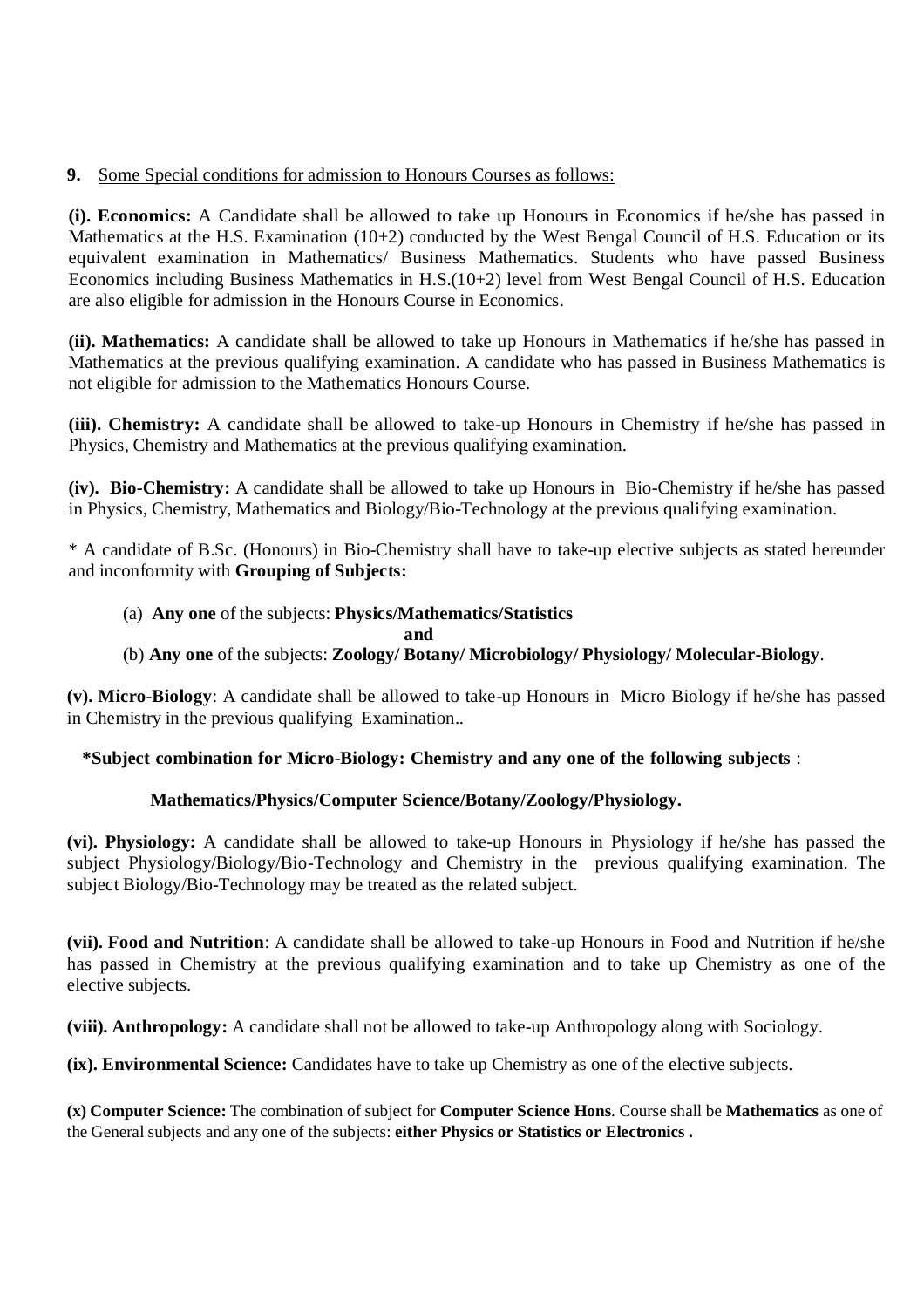#### **10.** Divisions of Honours and General subjects B.A./B.Sc

#### **(i). Humanities:**

History, English, Bengali, Ancient Indian & World History, Islamic History and Culture, Hindi, Urdu, Russian, Political Science, Sanskrit, Pali , Philosophy, Sociology, Education, Arabic, Persian, Journalism & Mass Communication, French, Gujrati, Music, Linguistics, Physical Education, Human Rights, Women Studies.

**(ii). Science :** Physics, Film Studies, Zoology, Chemistry, Botany, Psychology, Mathematics, Molecular Biology, Statistics, Microbiology, Anthropology, Geology, Geography, Physiology, Economics, Defence Studies, Computer Science, Electronics, Bio-Chemistry, Physical Education, Environmental Science,

**(iii). Home Science:** Food and Nutrition, Household Art, Human Development, Social Science, Home Science Extension Education.

#### **11.** A candidate taking up Honours in B.A. Degree Course shall study:

**(i).** Honours in any one subject of the Humanities Division and any two other elective subjects taking at least one from the Humanities Division.

**(ii).** However, that other things remaining the same, a candidate may take up Honours Course in the B.A. in the following subjects without taking any elective subject from the Division of Science/Home Science.

a)Mathematics, b) Geography, c) Anthropology, b) Psychology e) Economics, f) Statistics

- **12.** A candidate taking up General Course of Studies for the B.A. Degree shall study:
	- i) Any three subjects from the Humanities Division

**Or** 

- ii) Any two subjects from the Humanities Division and any one from the Science Division / Home Science Division.
- **13.** A candidate taking up Honours Course for B.Sc. Degree shall study:

Honours in any one subject from the Division of Science/Home Science and any two other elective subjects taking at least one from the Science/ Home Science Division.

- **14.** A Candidate taking up General Course for the B.Sc. Degree shall study :
	- i) Any three subjects from the Science Division/Home Science Division.

 **Or** 

ii) Any two subjects from the Science/Home Science Division and any one subject from the Humanities Division.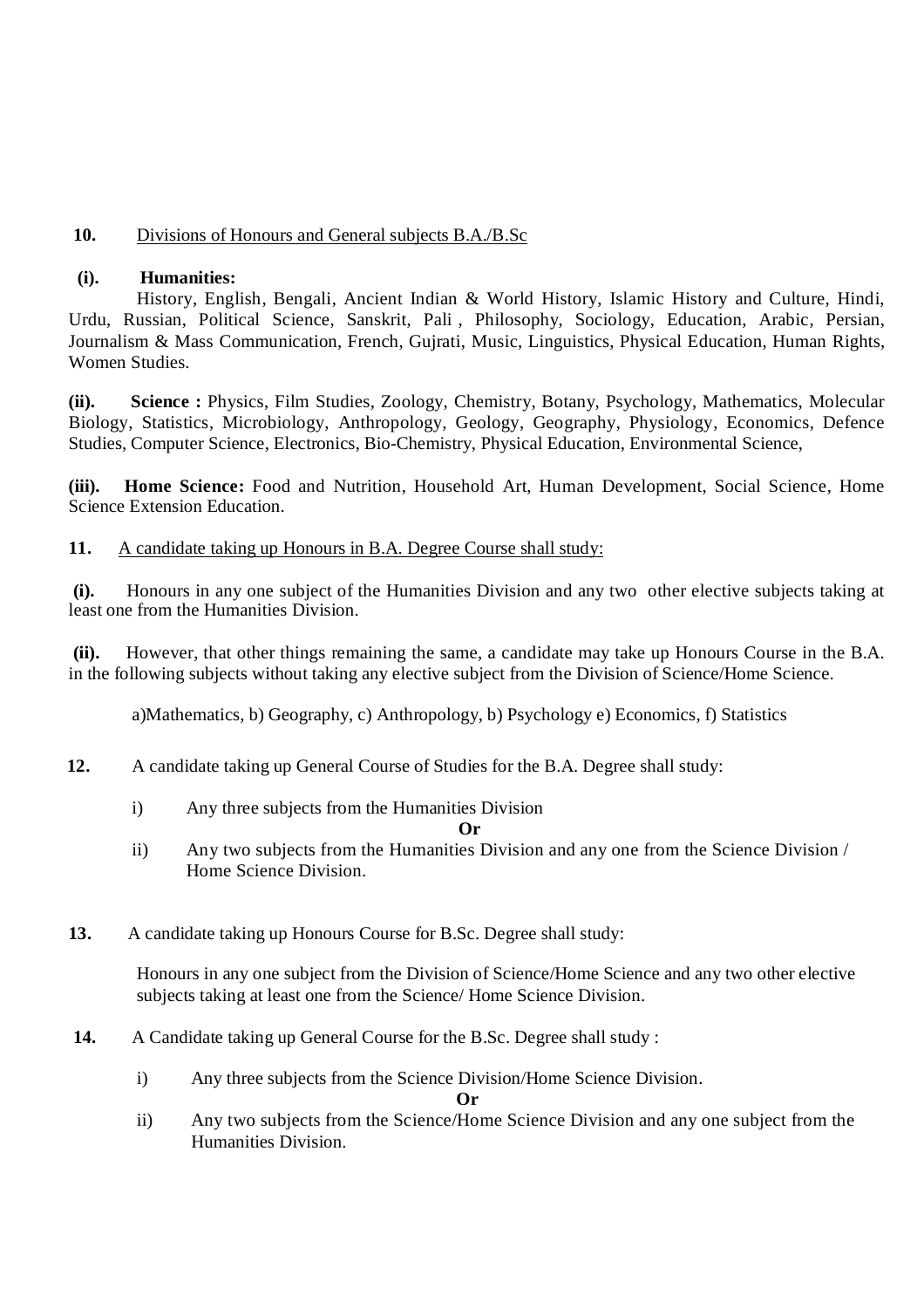#### **For awarding B.Sc. Degree subjects under the Home Science Division shall be treated as the subjects of Science Division**

**15.** A candidate admitted in a College which is not affiliated in Music/Psychology/Russian or any other subject as combination subject, may study such a subject in another College/University department where the subject is taught, subject to the consent of the concerned College/University department.

**16.** Candidates taking up Hons. Course in their first year of study may be allowed to switch over to General Course by the Principal of respective College by the end of the year of admission.

**17**. Colleges will not hold any elimination/qualifying test in the midway for students admitted to the Honours Courses of Studies at the degree level. However, College can hold test and examinations according to the precedence in vogue.

#### **18. Question papers shall be set in English only for the Honours papers of the following subjects**:

Physics, Chemistry, Mathematics, Botany, Zoology, Physiology, Computer Science, Bio-Chemistry, Microbiology, Anthropology, Electronics, Statistics, Geology, Molecular Biology, Food & Nutrition, Geography and Psychology.

#### **Regulations for Admission to the Three-year B.A./B.Sc./B.Com (Major) Degree Course of Studies:**

**19.** A candidate who secures a minimum of 45% marks in the aggregate at the H.S. (10+2) or in an equivalent examination shall be eligible for admission to the B.A./B.Sc./B.Com.(Major) Degree Course of Studies provided he/she has passed in English having full marks not being less than 100.

For the purpose of determining eligibility for admission to the Major Course, aggregate marks shall be calculated by adding the marks in top-four subjects in order of marks secured by a candidate. However, marks in compulsory Environmental Education/Studies shall not be taken into account for calculation of aggregate marks. If the subject "Environmental Science" is studied as an elective subject of 100 marks, it may be taken into account for the purpose of determining the aggregate marks.

**20.** However, candidates belonging to the Scheduled Caste or Scheduled Tribe community taking up Major Course of Study must have obtained a minimum of 40% marks in the aggregate or 40% marks in the subject or related subjects at the previous qualifying examinations, as the case may be.

**21**. A candidate taking up Major course of study for the B.A. Degree shall study:

i) One Major Subject of Humanities Division

ii) Two Non- Major (Elective) subjects from the Humanities Division.

**Or** 

One Non-Major (Elective) subject from the Humanities Division and one Non-Major (Elective) subject from the Science Division/Home Science Division.

iii) Two Compulsory Languages.

iv) Environmental Studies.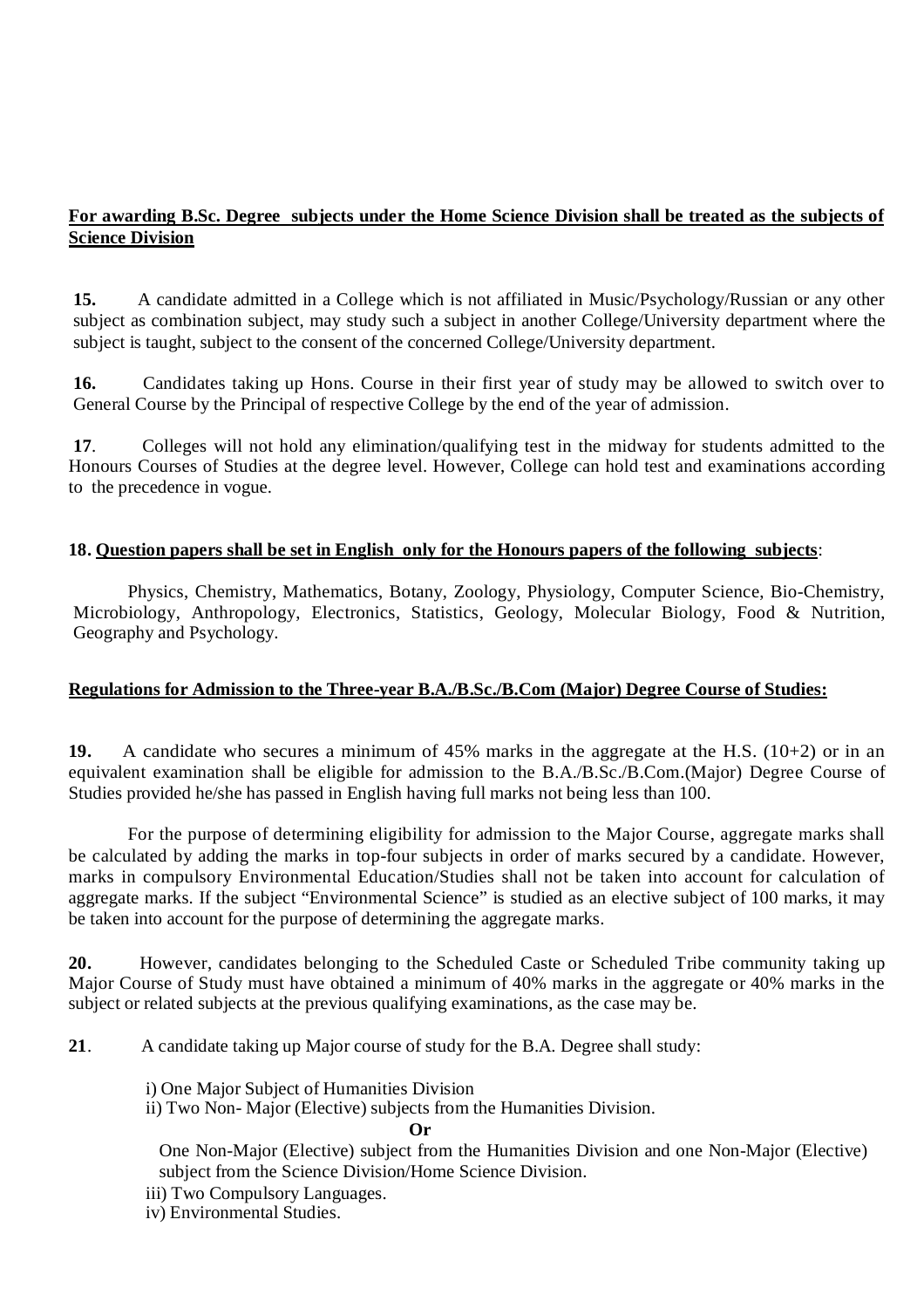**22.** A candidate taking up Major Course of Study for the B.Sc. Degree shall study:

- i) One Major subject from the Science Division
- ii) Two Non-Major (Elective) Subjects from the Science Division

**Or**

One Non-Major (Elective) subject from the Science Division and one Non-Major (Elective) from the Humanities Division/Home Science Division

- iii) Two Compulsory Languages,
- iv) Environmental Studies.
- **23**. A candidate taking up Major Course of Studies in B.Com. Degree shall study:
	- i) One Major Subject from the Commerce Division
	- ii) All subjects of Groups- I & III of the B.Com. General Course.
	- iii) Two Compulsory Languages
	- iv) Environmental Studies.

#### **24.** Divisions of Major Subjects :

#### **i) Humanities:**

Functional Hindi, Communicative English, Tourism and Travel Management, Advertising, Sales Promotion & Sales Management, Computer Applications.

#### **ii) Commerce:**

Office Management and Secretarial Practice, Tax Procedure and Practices, Advertising, Sales Promotion & Sales Management, Tourism and Travel Management, Computer Applications, Principles and Practices of Insurance.

#### **iii) Science:**

Industrial Chemistry, Industrial Fish and Fisheries, Clinical Nutrition and Dietetics, Sericulture, Computer Applications, Advertising, Sales Promotion and Sales Management , Instrumentation, Computer Maintenance, Electronic Equipment Maintenance, Food Science and Quality Control, Mass Communication and Video Production, Forestry and Wild Life Management, Tourism & Travel Management.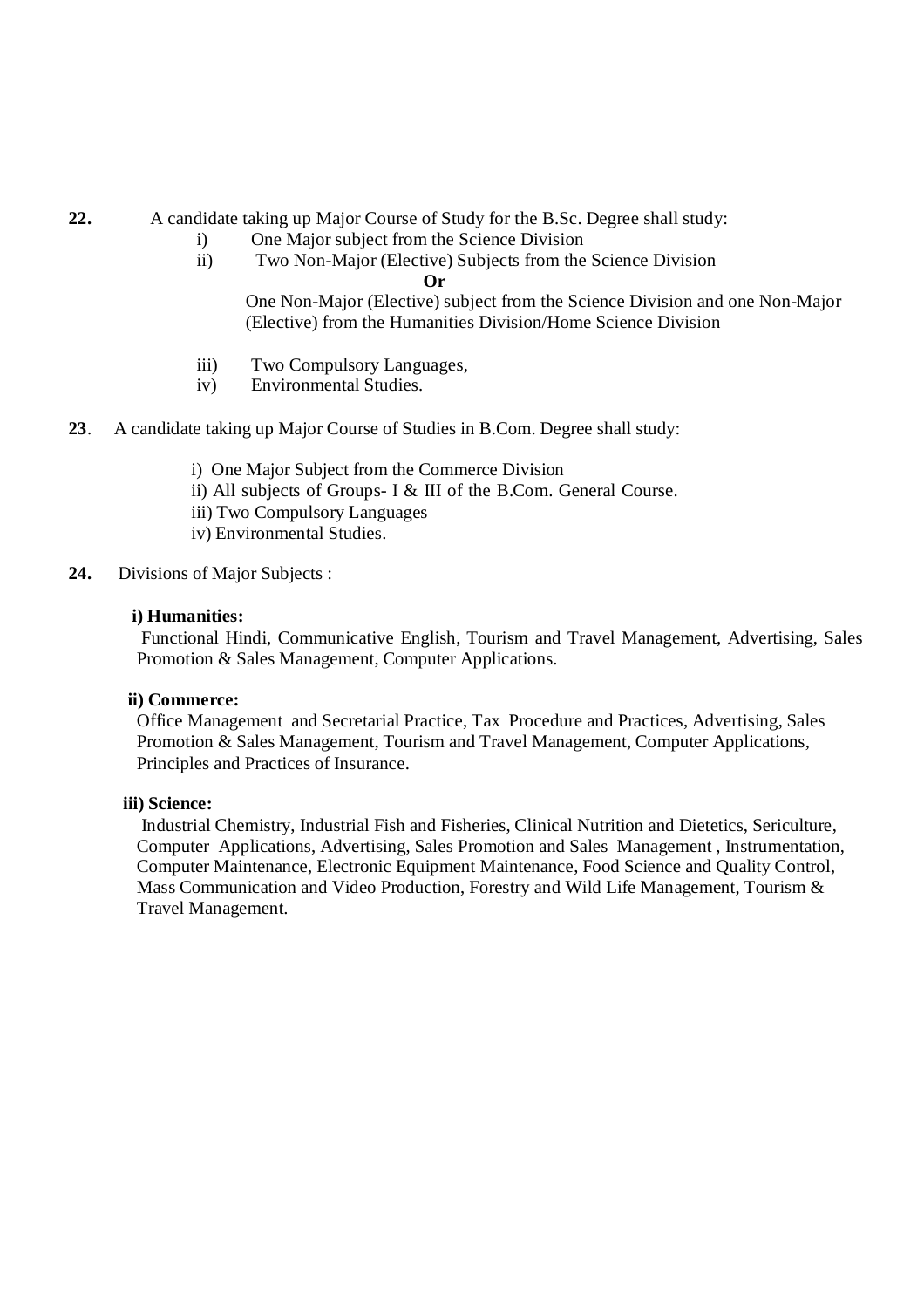**25.** Students of B.A./B.Sc./B.Com. (Major) Degree Course of Studies shall have to take up subject combination as indicated hereunder and in conformity with the under mentioned regulations and with the relevant Regulations in force relating to Grouping of subjects:

| SI.            | <b>Major Subject</b>          | <b>Non-Major Subject</b>             | 1. Subject              |
|----------------|-------------------------------|--------------------------------------|-------------------------|
| No.            | <b>Studied at H.S.</b>        | (Elective)                           | <b>Studied at H.S.</b>  |
|                |                               |                                      | $(10+2)$ Level          |
| $\mathbf{1}$   | <b>Functional Hindi</b>       | Hindi                                | Hindi                   |
| 2              | Communicative                 | English                              | English                 |
|                | English                       |                                      |                         |
| 3              | Tourism and Travel            | All subjects of B.Com General        | Any subject             |
|                | Management                    | Course excepting those of Group -    |                         |
|                |                               | II or Two elective subjects of Those |                         |
|                |                               | Humanities/ Science                  |                         |
|                |                               | <b>Division</b>                      |                         |
| $\overline{4}$ | Tax Procedures and            | All subjects of B.Com General        | Accountancy/            |
|                | Practices                     | Course excepting those of Group –    | <b>Business Studies</b> |
|                |                               | $\mathbf{I}$                         |                         |
|                |                               |                                      |                         |
| 5.             | Office Management             | $-do-$                               | Any Commerce            |
|                | and Secretarial               |                                      | subject                 |
|                | Practices                     |                                      |                         |
|                |                               |                                      |                         |
| 6.             | Advertising, Sales            | All subjects B.Com. General          | Any subject             |
|                | Promotion and Sales           | Course excepting those Group-II or   |                         |
|                | management                    | two elective subjects of             |                         |
|                | M                             | Humanities/ Science Division.        |                         |
|                | a                             |                                      |                         |
|                |                               |                                      |                         |
| 7.             |                               | Zoology or Chemistry                 | Physics,                |
|                | Industrial Fish and           |                                      | Chemistry,              |
|                | Fisheries                     |                                      | <b>Biology</b>          |
| 8.             | <b>Industrial Chemistry</b>   | Chemistry, Mathematics, Physics      | Chemistry,              |
|                |                               |                                      | Mathematics,            |
|                |                               |                                      | Physics                 |
| 9.             | <b>Clinical Nutrition and</b> | Chemistry                            | Physics or              |
|                | <b>Dietetics</b>              |                                      | Nutrition               |
|                |                               |                                      | Chemistry,              |
|                |                               |                                      | <b>Biology</b>          |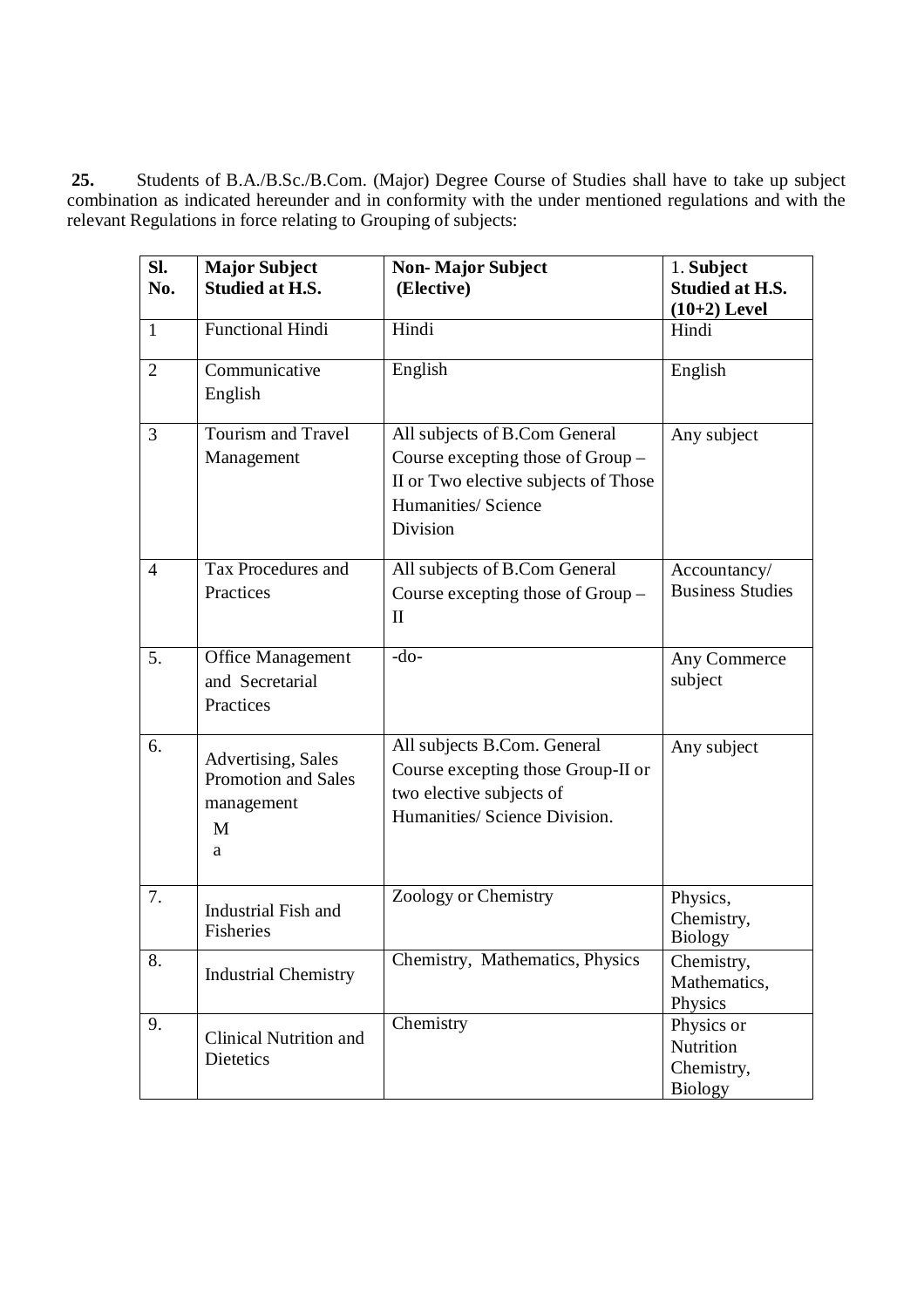| $\overline{\text{SL}}$<br>N <sub>0</sub> | <b>Major subject</b>                              | <b>Non-Major Subject</b><br>(Elective)                                                                                                        | <b>Subject(s)</b> Studied at<br>H.S. $(10+2)$ level |
|------------------------------------------|---------------------------------------------------|-----------------------------------------------------------------------------------------------------------------------------------------------|-----------------------------------------------------|
| 10.                                      | <b>Computer Application</b>                       | All subjects of B.Com.<br>General course excepting<br>those of Group-II or two<br>Elective subjects from<br>Humanities / Science<br>Division. | Any subject                                         |
| 11                                       | Sericulture                                       | Botany, Zoology                                                                                                                               | Physics, Chemistry,<br><b>Biology</b>               |
| 12                                       | Instrumentation                                   | Physics & Mathematics                                                                                                                         | Biology,<br>Physics/Chemistry, and<br>Mathematics   |
| 13                                       | <b>Computer Maintenance</b>                       | Any two subjects out of<br>Physics, Mathematics and<br><b>Computer Science</b>                                                                | Physics, Chemistry,<br>Mathematics.                 |
| 14                                       | <b>Electronics Equipment</b><br>Maintenance       | Physics and Electronics/<br><b>Computer Science</b>                                                                                           | Physics, Chemistry,<br>Mathematics.                 |
| 15                                       | Food Science and<br><b>Quality Control</b>        | Chemistry and any Science<br>Subject                                                                                                          | Physics or Nutrition,<br>Chemistry and Biology.     |
| 16                                       | <b>Mass Communication</b><br>and Video Production | Any subject from Arts,<br>Science or Commerce<br>Division                                                                                     | Any subject                                         |
| 17                                       | Principles and Practices<br>of Insurance          | Commerce subjects except<br>of Group-II                                                                                                       | <b>Any Commerce Subject</b>                         |
| 18                                       | Forestry and Wild Life<br>Management              | Botany/Zoology/Chemistry/<br>Anthropology (any two)                                                                                           | Any Science subject<br>with Biology                 |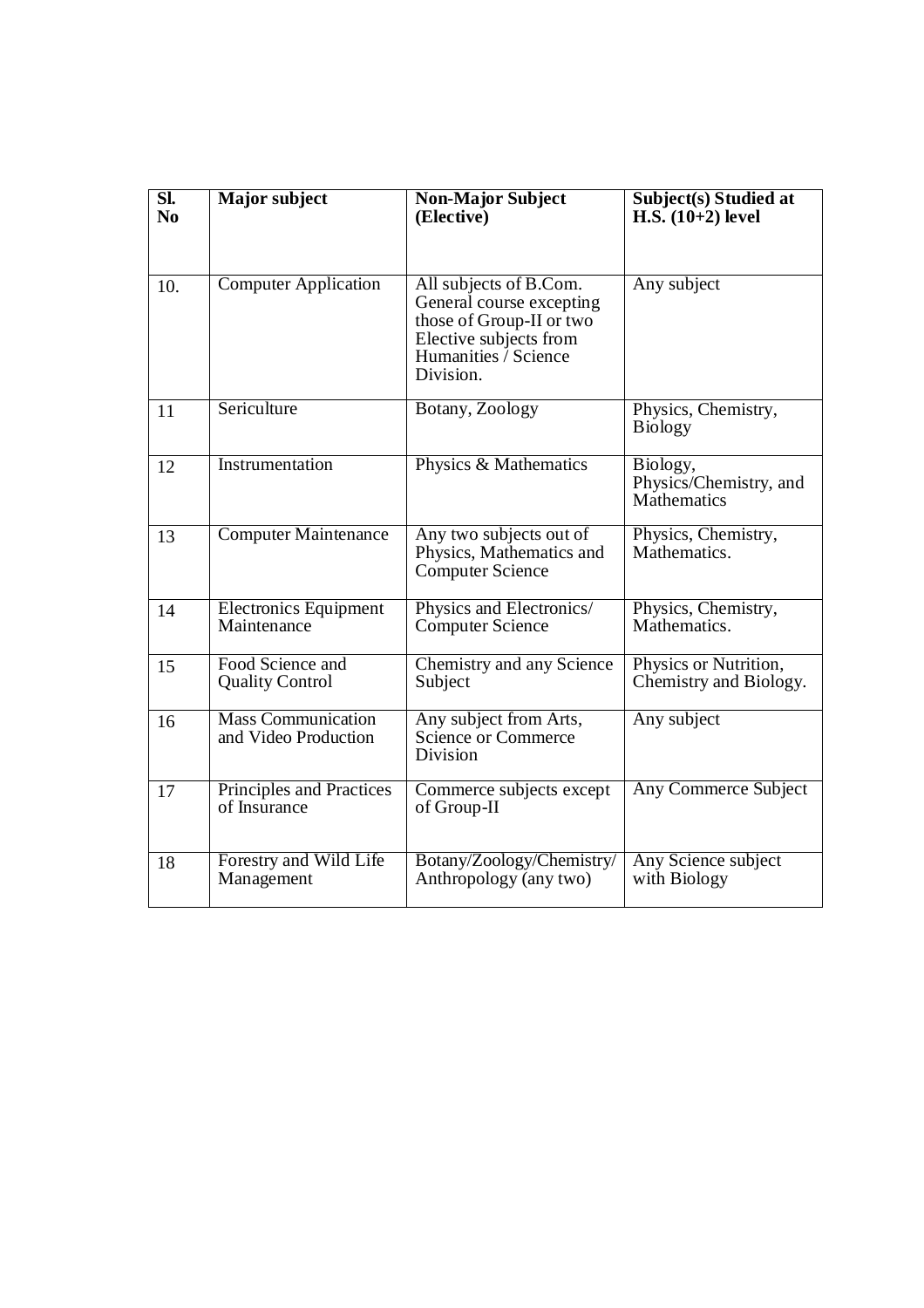#### **Course Structure with Distribution of Marks for B.A./ B.Sc. (Hons. & Major) Course of Studies under 1+1+1 System of Examinations:**

| <b>Part - I Examination</b><br>(at the end of the first year-<br>ordinarily in the<br>month of May)<br><b>Marks</b>                                                                                                                                         | <b>Part-II Examination</b><br>(at the end of $2nd$ year-<br>ordinarily in the<br>month of April)<br><b>Marks</b>                                                                         | <b>Part-III Examination</b><br>(at the end of the $3rd$ year<br>ordinarily in the month<br>of March)<br>$\Omega$<br><b>Marks</b> |
|-------------------------------------------------------------------------------------------------------------------------------------------------------------------------------------------------------------------------------------------------------------|------------------------------------------------------------------------------------------------------------------------------------------------------------------------------------------|----------------------------------------------------------------------------------------------------------------------------------|
| a) 2 Hons./ Major papers<br>(Papers I & II)<br>200<br>b) Elective subjects<br>(Paper I of 100 marks)<br>each of two elective<br>subjects) $100x2=200$<br>200<br>c) Language Group:<br><b>100</b><br>i)Compulsory English 50<br>$ii)$ MIL/Alt.<br>English 50 | a) 2Hons./ Major papers<br>(Papers III & IV)<br>200<br>b) Elective subjects<br>(Paper II & III of 100<br>marks each of two<br>elective subjects)<br>$100 \times 2 \times 2 = 400$<br>400 | a) 4 Hons./ Major papers<br>(Papers V to VIII)<br>400<br>b) Environmental Studies<br>100                                         |
| Total Marks: 500                                                                                                                                                                                                                                            | Total Marks: 600                                                                                                                                                                         | Total Marks:<br>500                                                                                                              |

 $\mathcal{L}_{\text{max}}$ 

 $\mathcal{L}_{\text{max}}$  .

 $\label{eq:2.1} \frac{1}{2} \int_{\mathbb{R}^3} \frac{1}{\sqrt{2}} \, \frac{1}{\sqrt{2}} \, \frac{1}{\sqrt{2}} \, \frac{1}{\sqrt{2}} \, \frac{1}{\sqrt{2}} \, \frac{1}{\sqrt{2}} \, \frac{1}{\sqrt{2}} \, \frac{1}{\sqrt{2}} \, \frac{1}{\sqrt{2}} \, \frac{1}{\sqrt{2}} \, \frac{1}{\sqrt{2}} \, \frac{1}{\sqrt{2}} \, \frac{1}{\sqrt{2}} \, \frac{1}{\sqrt{2}} \, \frac{1}{\sqrt{2}} \, \frac{1}{\sqrt{2}} \,$ 

 $\frac{1}{2}$ 

 $\mathcal{L}_{\rm{max}}$ 

 $\sim 10^6$ 

 $\label{eq:2.1} \frac{1}{2} \int_{\mathbb{R}^3} \left| \frac{1}{2} \left( \frac{1}{2} \right) \right|^2 \, \mathrm{d} \mu \, \mathrm{d} \mu \, \mathrm{d} \mu \, \mathrm{d} \mu \, \mathrm{d} \mu \, \mathrm{d} \mu \, \mathrm{d} \mu \, \mathrm{d} \mu \, \mathrm{d} \mu \, \mathrm{d} \mu \, \mathrm{d} \mu \, \mathrm{d} \mu \, \mathrm{d} \mu \, \mathrm{d} \mu \, \mathrm{d} \mu \, \mathrm{d} \mu \, \mathrm{d} \mu \, \mathrm{d} \mu \, \$ 

 $\mathcal{L}(\mathcal{L}^{\mathcal{L}})$  and  $\mathcal{L}^{\mathcal{L}}$  are the set of the set of the set of  $\mathcal{L}^{\mathcal{L}}$ 

 $\mathcal{L}_{\mathcal{A}}$  and  $\mathcal{L}_{\mathcal{A}}$  are the set of the set of  $\mathcal{L}_{\mathcal{A}}$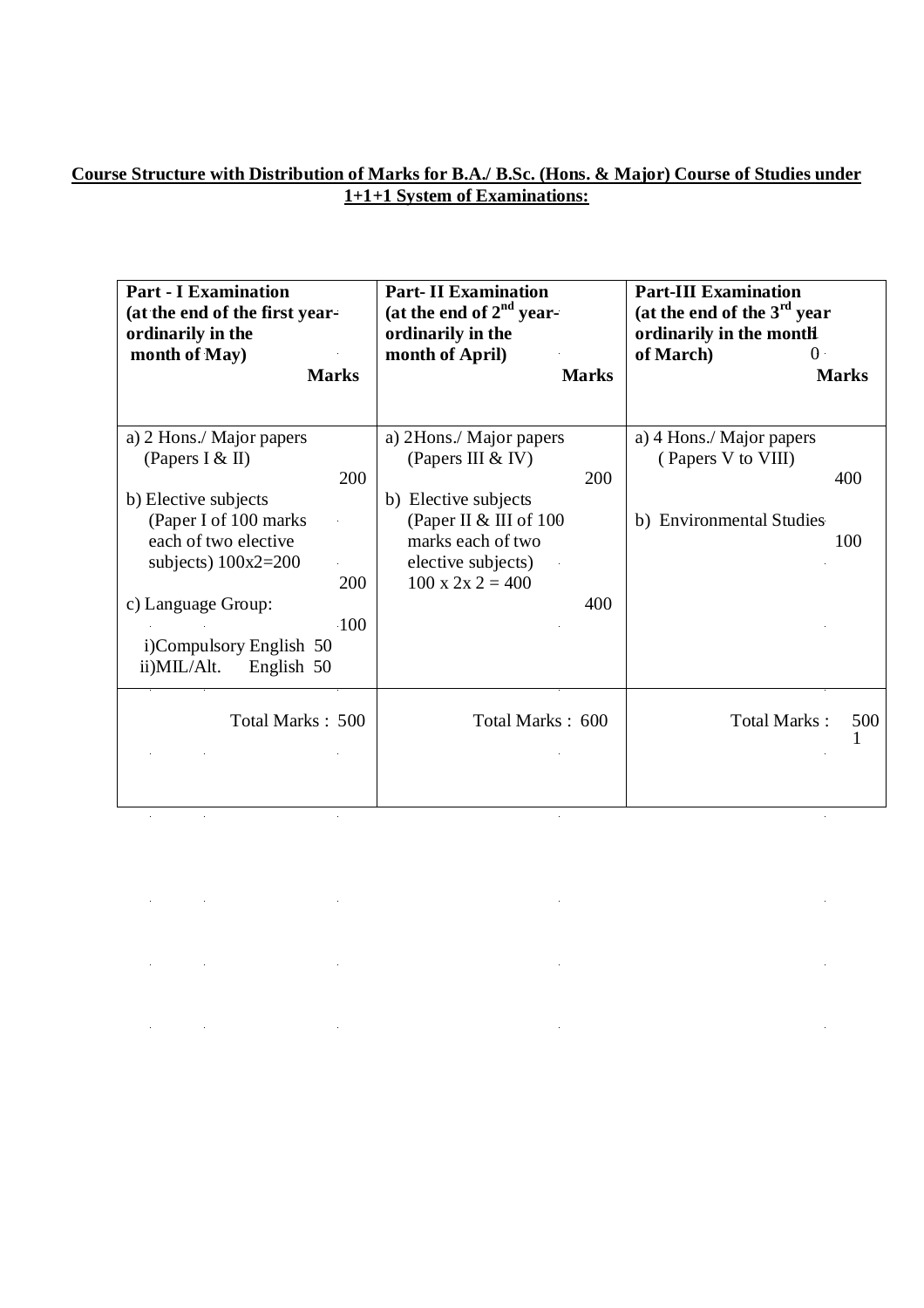## **Course Structure with Distribution of Marks for B.A./ B.Sc. (General) Course of Studies**

## **under 1+1+1 System of Examinations**

| <b>Part - I examination</b><br>(at the end of the first<br>year - ordinarily in the                                                                                                                              |              | <b>Part - II Examination</b><br>(at the end of the $2nd$<br>year - ordinarily in the                                                       |              | <b>Part-III Examination</b><br>(at the end of the $3rd$<br>year - ordinarily in the                                                  |              |
|------------------------------------------------------------------------------------------------------------------------------------------------------------------------------------------------------------------|--------------|--------------------------------------------------------------------------------------------------------------------------------------------|--------------|--------------------------------------------------------------------------------------------------------------------------------------|--------------|
| month of May)                                                                                                                                                                                                    | <b>Marks</b> | month of April)                                                                                                                            | <b>Marks</b> | month of March)                                                                                                                      | <b>Marks</b> |
| a) Elective subjects<br>(Paper I of three<br>elective subjects of<br>100 marks each, $100 \times 3 = 300$ )<br>b) Language group :<br>Compulsory English - 50<br>$\mathbf{i}$<br>ii)<br>MIL/Alt. English -<br>50 | 300<br>100   | <b>Elective Subject</b><br>(Papers II & III of three<br>elective subjects of 100<br>marks for each paper)<br>$100 \times 2 \times 3 = 600$ | 600          | a) Elective Subject<br>(Paper - IV of three<br>elective subjects of 100<br>marks each, 100 x $3 = 300$ )<br>b) Environmental Studies | 300<br>100   |
| <b>Total Marks:</b>                                                                                                                                                                                              | 400          | <b>Total Marks:</b>                                                                                                                        | 600          | <b>Total Marks:</b>                                                                                                                  | 400          |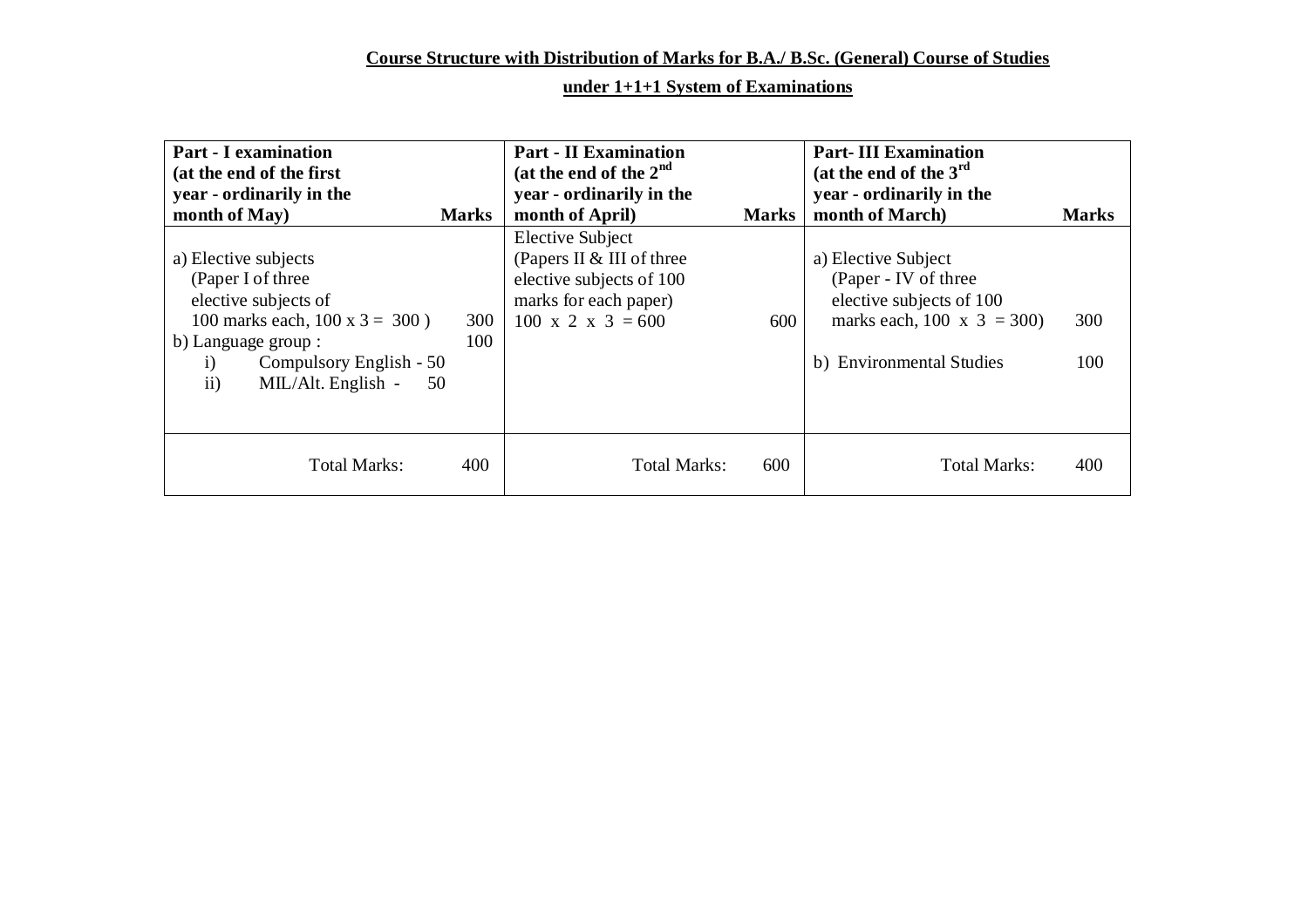#### **\*Course Structure with Distribution of Marks for the B.Com. ( Major) Course of Studies under 1+1+1 System of Examinations**

| <b>Part - I Examination</b><br>(at the end of the first<br>year- ordinarily in the |              | <b>Part -II Examination</b><br>(at the end of the $2nd$<br>year - ordinarily in the |              | <b>Part III Examination</b><br>(at the end of the $3rd$ year -<br>ordinarily in the month of March) |              |
|------------------------------------------------------------------------------------|--------------|-------------------------------------------------------------------------------------|--------------|-----------------------------------------------------------------------------------------------------|--------------|
| month of May)                                                                      | <b>Marks</b> | month of April)                                                                     | <b>Marks</b> |                                                                                                     | <b>Marks</b> |
| a) 2 Hons./ Major Papers                                                           |              | a)2 Hons. / Major Papers                                                            |              | a) 4Hons. / Major Papers                                                                            |              |
| (Papers I & II)                                                                    | 200          | (Papers - III & IV)                                                                 | 200          | (Papers - V to VIII)                                                                                | 400          |
| b) Common Papers:                                                                  |              | b) Common papers :                                                                  |              |                                                                                                     |              |
| i) Commerce Group I : Paper I                                                      | 100          | i)Commerce Group I: Papers II                                                       |              |                                                                                                     |              |
| ii) Commerce Group II: Paper I                                                     | 100          | $\&$ III                                                                            | 200          |                                                                                                     |              |
| c) Language Group:                                                                 | 100          | $*$ ii)<br>Commerce Group II:                                                       |              | b) Environmental Studies                                                                            | 100          |
| Compulsory English 50<br>$\mathbf{i}$                                              |              | Papers II & III                                                                     | <b>200</b>   |                                                                                                     |              |
| ii)<br>MIL/Alt. English                                                            | 50           |                                                                                     |              |                                                                                                     |              |
| Total Marks:                                                                       | 500          | Total Marks:                                                                        | 600          | Total Marks:                                                                                        | 500          |

 **\*** Group -III for Major Course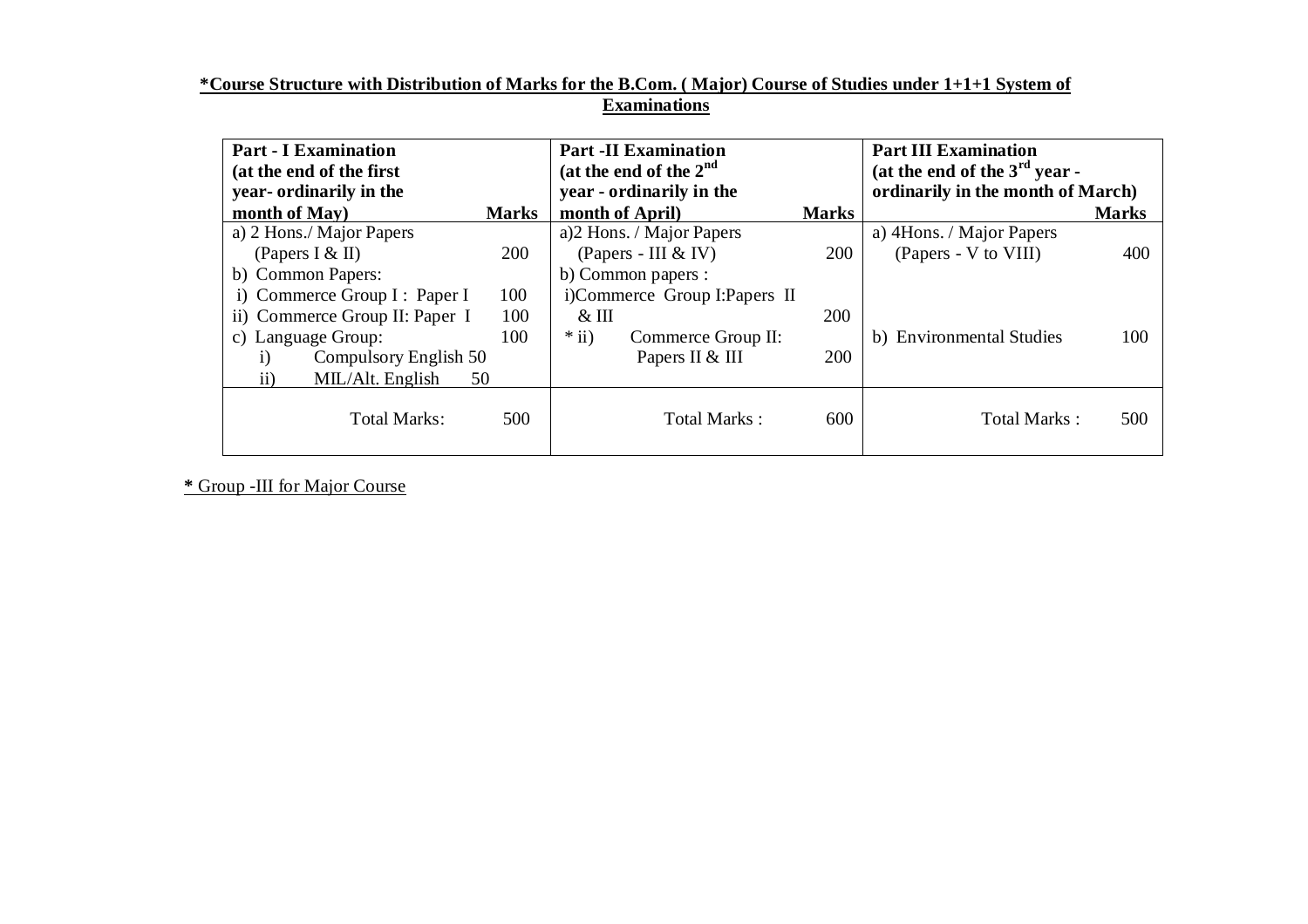| <b>Part-I Examination</b><br>(at the end of the first year-                                                                                                                                                                                                                                                                                                                                                                                                                                                                                                   | <b>Part-II Examination</b><br>(at the end of the second year-                                                                                                                                                                                                                                                                                                                                                                                                                                                                                               | <b>Part-III Examination</b><br>(at the end of the third year-                                                                                                                                                                                                                                                                                                                                                                                                                                          |
|---------------------------------------------------------------------------------------------------------------------------------------------------------------------------------------------------------------------------------------------------------------------------------------------------------------------------------------------------------------------------------------------------------------------------------------------------------------------------------------------------------------------------------------------------------------|-------------------------------------------------------------------------------------------------------------------------------------------------------------------------------------------------------------------------------------------------------------------------------------------------------------------------------------------------------------------------------------------------------------------------------------------------------------------------------------------------------------------------------------------------------------|--------------------------------------------------------------------------------------------------------------------------------------------------------------------------------------------------------------------------------------------------------------------------------------------------------------------------------------------------------------------------------------------------------------------------------------------------------------------------------------------------------|
| ordinarily in the month of May)                                                                                                                                                                                                                                                                                                                                                                                                                                                                                                                               | ordinarily in the month of April)                                                                                                                                                                                                                                                                                                                                                                                                                                                                                                                           | ordinarily in the month of March)                                                                                                                                                                                                                                                                                                                                                                                                                                                                      |
| <b>Marks</b>                                                                                                                                                                                                                                                                                                                                                                                                                                                                                                                                                  | <b>Marks</b>                                                                                                                                                                                                                                                                                                                                                                                                                                                                                                                                                | <b>Marks</b>                                                                                                                                                                                                                                                                                                                                                                                                                                                                                           |
| A. Hons. Subjects:<br>i)Paper-I: (Theoretical)<br>100<br>a) Regional Folk Songs of<br>India<br>50<br>50<br>b)Acoustics<br>100<br>ii) Paper-II(Practical)<br>(Any one of the following)<br>Classical Music/Rabindra Sangeet/<br>Bengali Songs including Folk Songs<br>& Kirtan.<br><b>B. Compulsory General Subjects:</b><br>i)Paper-I (Theoretical)<br>100<br>History of Indian Music.<br>ii) Paper-II (Practical_<br>100<br>Dhrupad, Dhamar, Tappa<br>or Thumri & Bhajan<br>C. Language Group<br>100<br>i)Compulsory English 50<br>ii) MIL/Alt.English<br>50 | A. Hons. subject :<br>i) Paper - III Advance Theory:<br>(any one of the following)<br>100<br>Classical Music/ Rabindra Sangeet/<br>Bengali Songs<br>ii) Paper - IV (Practical)<br>100<br>(any one of the following)<br>Classical Music/Rabindra Sangeet/<br>Bengali Songs<br>B. Compulsory General Subject:<br>i) Paper - III : History of<br><b>Indian Music</b><br>100<br>ii) Paper-IV :<br>100<br>a) Western Music - 50<br>b) Karnatak Music-50<br>Paper - V: Classical Music<br>100<br>$\overline{111}$<br>Paper - VI: Kheyal (Practical)<br>100<br>iv) | Hons. Subject;<br>A.<br>Paper - V:<br>100<br>(any one of the following)<br>Classical Music/<br>Rabindra Sangeet/<br>Bengali Songs including<br>Folk Songs and Kirtan<br>Paper - VI :<br>100<br>a) Analysis of Ragas & their<br>applications on different types<br>of composition - 50<br>b)Classification of Taal<br>50<br>System<br>Paper - VII :<br>100<br>i) Sight Singing from<br>Notation-<br>50<br>ii) Scoring of Notation by<br>Listening -<br>50<br>Paper - VIII : Stage<br>Performance<br>100 |
|                                                                                                                                                                                                                                                                                                                                                                                                                                                                                                                                                               |                                                                                                                                                                                                                                                                                                                                                                                                                                                                                                                                                             | <b>B.</b> Environmental Studies<br>100                                                                                                                                                                                                                                                                                                                                                                                                                                                                 |
| Total Marks:<br>500                                                                                                                                                                                                                                                                                                                                                                                                                                                                                                                                           | <b>Total Marks:</b><br>600                                                                                                                                                                                                                                                                                                                                                                                                                                                                                                                                  | <b>Total Marks:</b><br>500                                                                                                                                                                                                                                                                                                                                                                                                                                                                             |

#### **Course Structure with Distribution of Marks for the B.Mus. (Hons .) Course of Studies under 1+1+1 System of Examinations.**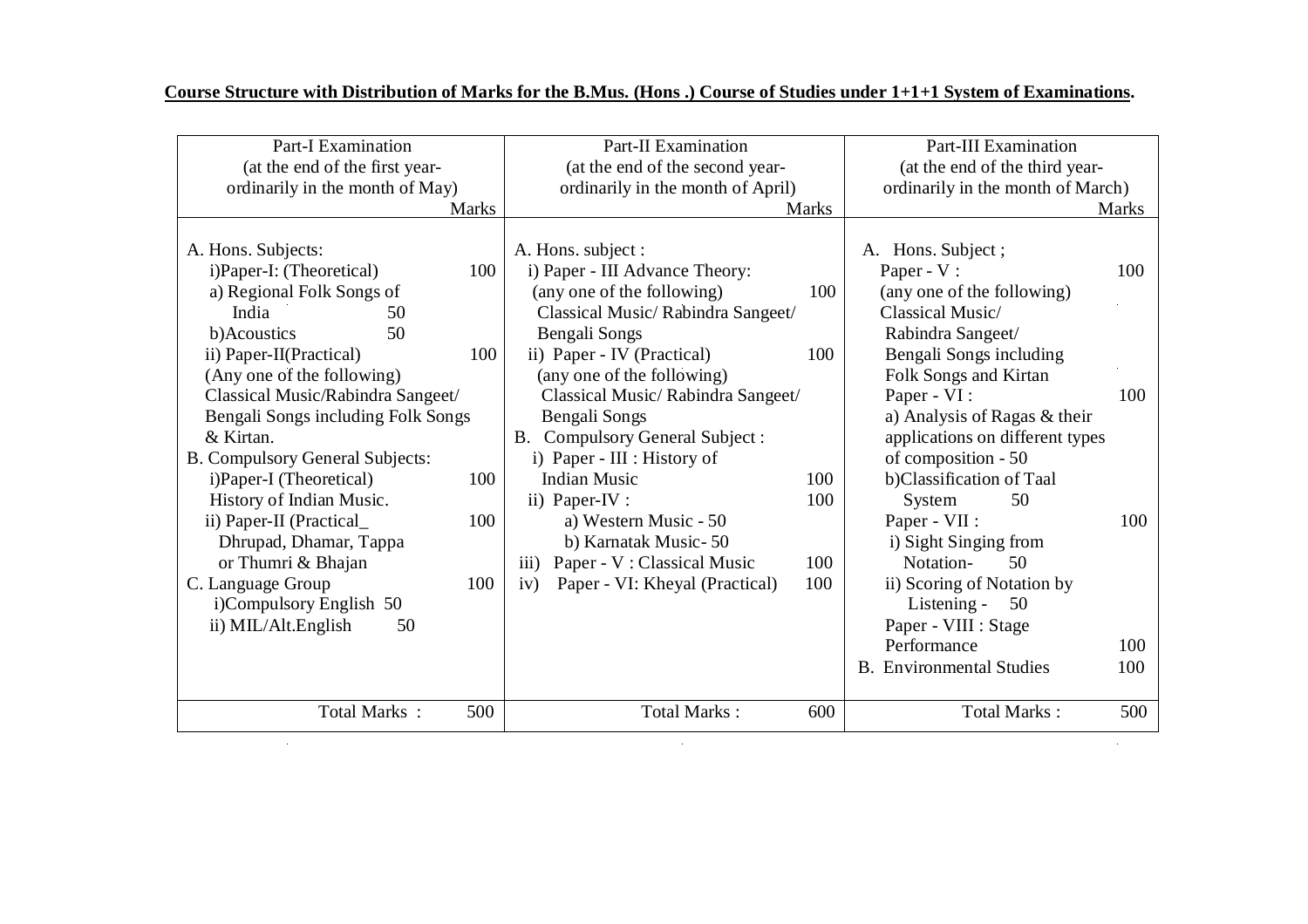# **Course Structure with Distribution of Marks for the B.Mus (Genl.)Course of Studies**

|  | under $1+1+1$ System of Examinations. |  |
|--|---------------------------------------|--|
|  |                                       |  |

| <b>Part-I Examination</b><br>(at the end of the first year-<br>ordinarily in the month of May)                         | <b>Part-II Examination</b><br>(at the end of the second year-<br>ordinarily in the month of April)                            | Part-III Examination<br>(at the end of the third year-<br>ordinarily in the month of March)             |
|------------------------------------------------------------------------------------------------------------------------|-------------------------------------------------------------------------------------------------------------------------------|---------------------------------------------------------------------------------------------------------|
| <b>Marks</b>                                                                                                           | <b>Marks</b>                                                                                                                  | <b>Marks</b>                                                                                            |
| A.Compulsory Subjects:<br>Paper- I : (Theoretical)<br>History of Indian Music<br>100<br>Paper- II : (Practical)<br>100 | A. Compulsory subjects :<br>Paper - III (Theoretical):<br>100<br>History of Indian Music<br>Paper-IV : (Theoretical) :<br>100 | A. Compulsory Subjects :<br>(Practical)<br>Paper-VII : Classical Music 100<br>Paper-VIII: Kirtan & Folk |
| Dhrupad, Dhamar, Toppa or<br>Thumri and Bhajan                                                                         | a) Western Music - 50<br>b) Karnatak Music-50<br>Paper- V : Classical<br>100                                                  | Songs of Bengal<br>100<br>B. Optional Subjects: (any one)                                               |
| <b>B.</b> Optional Subjects (Practical):<br>Any one of the following :<br>Paper-I : Rabindra Sangeet/                  | Music (Theoretical)<br>Paper- VI : Kheyal<br>100<br>(Practical)                                                               | (Practical)<br>Paper - IV : Rabindra<br>Sangeet/Bengali Songs<br>100                                    |
| Bengali Songs<br>100<br>C. :Language Group<br>100<br>i)Compulsory English 50                                           | B. Optional Subject : (any one) 100<br>Paper - II (Theoretical)<br>Rabindra Sangeet/Bengali Songs                             | C. Environmental Studies<br>100                                                                         |
| ii) MIL/Alt. English<br>50                                                                                             | Paper-III : (Practical)<br>100<br>Rabindra Sangeet/Bengali Songs                                                              |                                                                                                         |
| Total Marks:<br>400                                                                                                    | Total Marks:<br>600                                                                                                           | <b>Total Marks:</b><br>400                                                                              |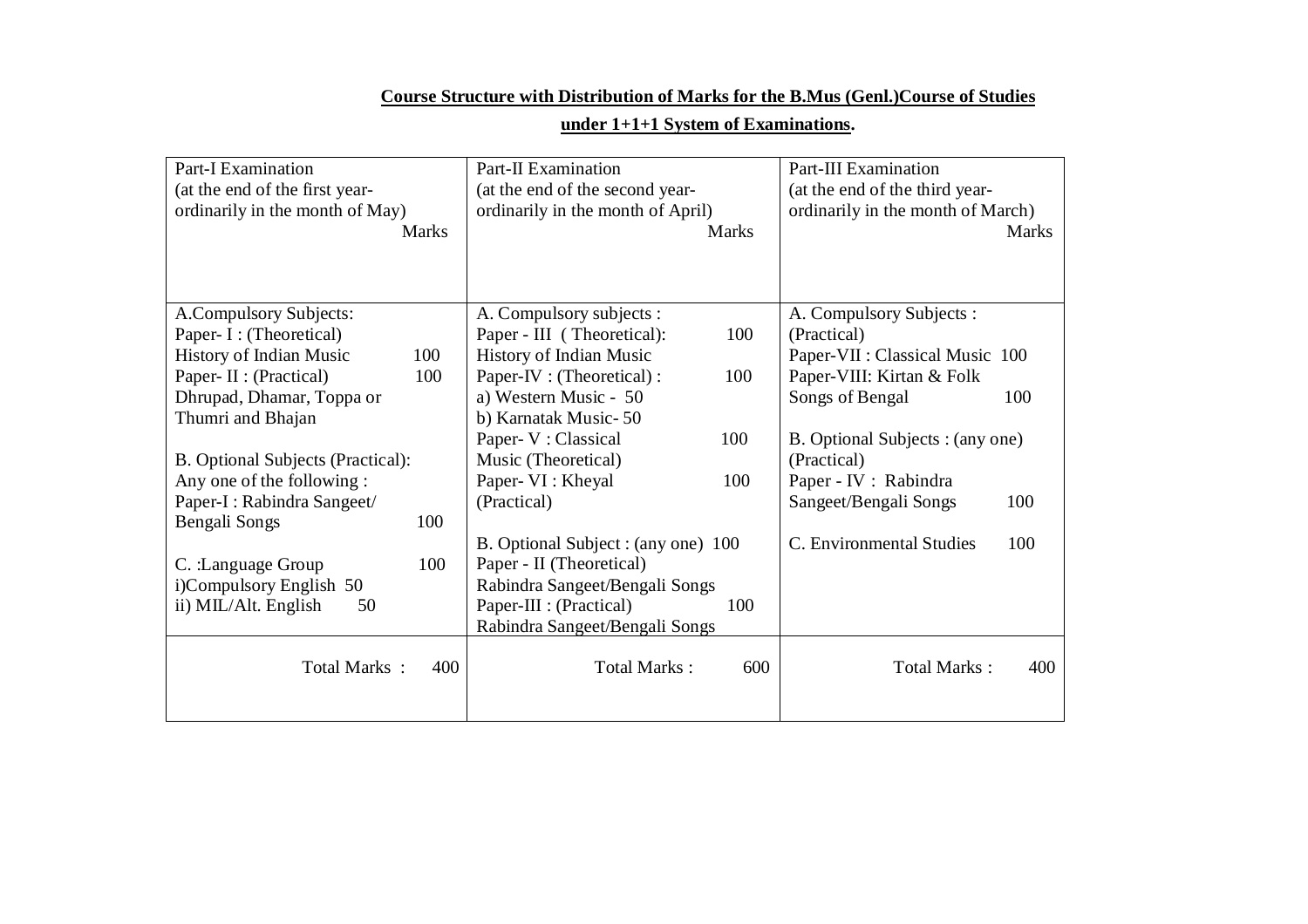## **List of subjects of the Undergraduate (Hons./General) Courses offered under the University of Calcutta**

| <b>Serial</b>    | <b>Subjects</b>                           | <b>Honours</b>          | General                 | <b>Major</b>            | <b>Compulsory</b> |
|------------------|-------------------------------------------|-------------------------|-------------------------|-------------------------|-------------------|
| N <sub>0</sub>   |                                           |                         |                         |                         |                   |
| 1.               | Advertising Sales Promotion & Sales       |                         |                         | ✓                       |                   |
|                  | management                                |                         |                         |                         |                   |
| 2.               | Alternative English                       |                         |                         |                         | ✓                 |
| $\overline{3}$ . | Ancient Indian & World History            | $\overline{\checkmark}$ | $\checkmark$            |                         |                   |
| 4.               | Anthropology                              | ✓                       | $\overline{\checkmark}$ |                         |                   |
| 5.               | Arabic                                    | ✓                       | ✓                       |                         |                   |
| 6.               | Bengali                                   | $\overline{\checkmark}$ | $\overline{\checkmark}$ |                         | ✓                 |
| 7.               | <b>Botany</b>                             | $\checkmark$            | $\overline{\checkmark}$ |                         |                   |
| 8.               | <b>Bio Chemistry</b>                      | ✓                       |                         |                         |                   |
| 9.               | Chemistry                                 | ✓                       | $\checkmark$            |                         |                   |
| 10.              | <b>Clinical Nutrition &amp; Dietetics</b> |                         |                         | $\checkmark$            |                   |
| 11.              | <b>Computer Application</b>               |                         |                         | $\checkmark$            |                   |
| 12.              | <b>Computer Science</b>                   | $\overline{\checkmark}$ | $\checkmark$            |                         |                   |
| 13.              | Communicative English                     |                         |                         | $\overline{\checkmark}$ |                   |
| 14.              | <b>Defence Studies</b>                    |                         | $\checkmark$            |                         |                   |
| 15.              | Education                                 | $\checkmark$            | $\checkmark$            |                         |                   |
| 16.              | <b>Electronic Science</b>                 | ✓                       | $\overline{\checkmark}$ |                         |                   |
| 17.              | Electronic Equipment Maintenance          |                         |                         | ✓                       |                   |
| 18.              | Economics                                 | $\checkmark$            | $\checkmark$            |                         |                   |
| 19.              | English                                   | $\checkmark$            | $\overline{\checkmark}$ |                         | ✓                 |
| 20.              | <b>Environmental Science</b>              |                         |                         |                         |                   |
| 21.              | <b>Environmental Studies</b>              |                         |                         |                         | ✓                 |
| 22.              | Food & Nutrition                          | ✓                       | $\overline{\checkmark}$ |                         |                   |
| 23.              | Food Science & Quality Control            |                         |                         | ✓                       |                   |
| 24.              | Forestry & Wild Life Management           |                         |                         | $\overline{\checkmark}$ |                   |
| 25.              | French                                    |                         | $\checkmark$            |                         |                   |
| 26.              | <b>Functional Hindi</b>                   |                         |                         | $\checkmark$            |                   |
| 27.              | Geography                                 | $\checkmark$            | $\checkmark$            |                         |                   |
| 28.              | Geology                                   | $\checkmark$            | $\checkmark$            |                         |                   |
| 29.              | History                                   |                         | ✓                       |                         |                   |
| 30.              | Hindi                                     | ✓                       | $\checkmark$            |                         | ✓                 |
| 31.              | Home Science Extension Education          |                         | ✓                       |                         |                   |
| 32.              | Household Art                             |                         | ✓                       |                         |                   |
| 33.              | Human Development                         | $\checkmark$            | ✓                       |                         |                   |
| 34.              | Human Rights                              |                         | $\checkmark$            |                         |                   |
| 35.              | <b>Industrial Chemistry</b>               |                         |                         | $\checkmark$            |                   |
| 36.              | Industrial Fish & Fishery                 |                         |                         | ✓                       |                   |
| 37.              | Islamic History & Culture                 | $\checkmark$            | $\checkmark$            |                         |                   |
| 38.              | Journalism & Mass Communication           | ✓                       | ✓                       |                         |                   |
| 39.              | Linguistics                               | ✓                       | ✓                       |                         |                   |
| 40.              | Mass Communication & Video Production     |                         |                         | $\checkmark$            |                   |
| 41.              | Mathematics                               | $\checkmark$            | $\checkmark$            |                         |                   |
| 42.              | Micro Biology                             | ✓                       | ✓                       |                         |                   |
| 43.              | Molecular Biology                         |                         | $\checkmark$            |                         |                   |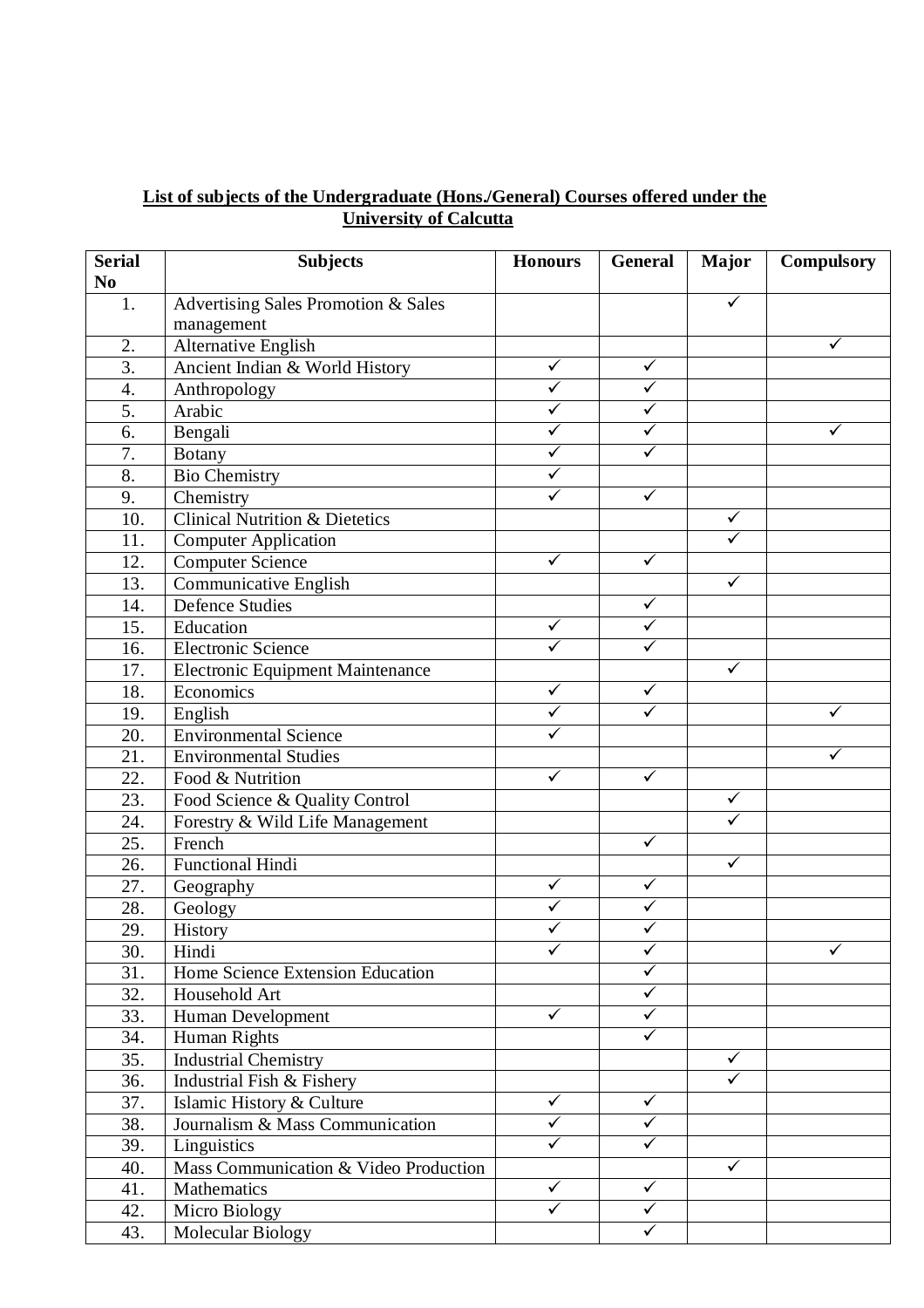| 44. | Music                           |   | $\checkmark$ |              |  |
|-----|---------------------------------|---|--------------|--------------|--|
| 45. | Office Management & Secretarial |   |              |              |  |
|     | Practices                       |   |              |              |  |
| 46. | Pali                            | ✓ | $\checkmark$ |              |  |
| 47. | Persian                         |   | ✓            |              |  |
| 48. | Physics                         |   | ✓            |              |  |
| 49. | Philosophy                      |   | ✓            |              |  |
| 50. | Political Science               |   |              |              |  |
| 51. | Physiology                      |   |              |              |  |
| 52. | Psychology                      |   |              |              |  |
| 53. | Russian                         |   |              |              |  |
| 54. | Sericulture                     |   |              | ✓            |  |
| 55. | <b>Statistics</b>               | ✓ | $\checkmark$ |              |  |
| 56. | Sanskrit                        |   | ✓            |              |  |
| 57. | Sociology                       |   |              |              |  |
| 58. | <b>Social Science</b>           |   |              |              |  |
| 59. | Tax Procedures & Practices      |   |              | $\checkmark$ |  |
| 60. | Tourism & Travel Management     |   |              | ✓            |  |
| 61. | Urdu                            | ✓ | ✓            |              |  |
| 62. | <b>Women Studies</b>            |   |              |              |  |
| 63. | Zoology                         |   |              |              |  |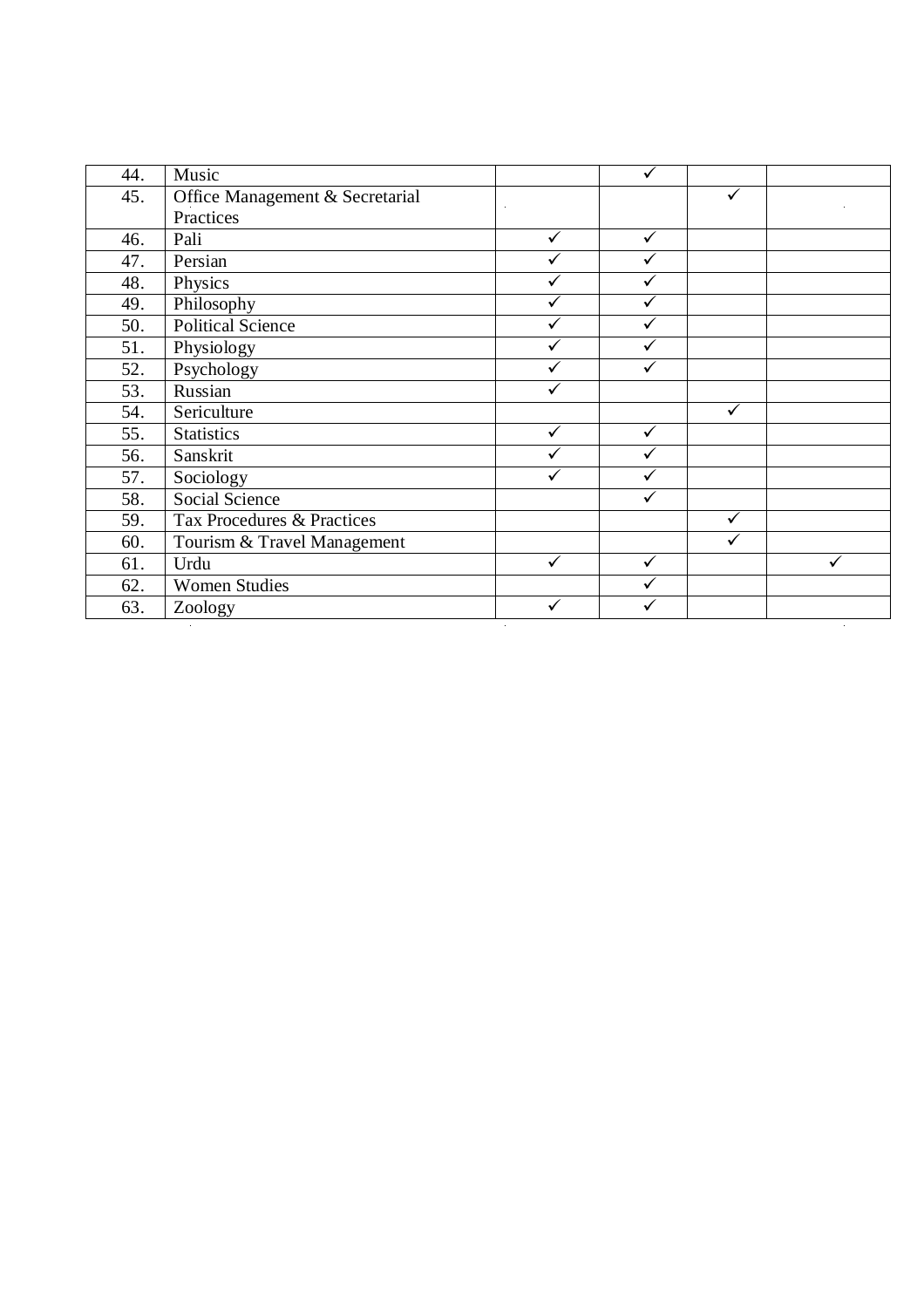## **PART-B**

Regulations relating to Admission and Examinations for the Three-Year B.Com. (Honours & General) Courses of Studies conducted by the University of Calcutta

#### **Admission Qualifications**

1. A candidate who has passed the Higher Secondary (10+2) or its equivalent Examination is eligible to seek admission to the 1<sup>st</sup> year of the 3-year B.Com. (Honours/General) Course of Studies provided he/she has also passed in English having full marks not being less than 100 and fulfills the conditions as laid down in clause 2.

Candidates who have passed the Higher Secondary (10+2) Vocational Examination in Business & Commerce conducted by the West Bengal State Council of Vocational Education and Training shall be eligible to seek admission to the B.Com. (General)  $1<sup>st</sup>$  year Course of Studies under this University. However, no candidate shall be allowed admission after a lapse of more than 5 years from the year of passing the previous qualifying examination.

(**Explanation:** The year of admission shall not be taken into account while calculating five years from the year of passing the previous qualifying Examination).

For the purpose of determining eligibility for admission to the B.Com. Honours Courses, aggregate marks shall be calculated by adding the marks in top-four subjects in order of marks secured by a candidate. However, marks in compulsory Environmental Education/Studies shall not be taken into account for calculation of aggregate marks. However, If the subject "Environmental Science" is studied as an elective subject of 100 marks, it may be taken into account for the purpose of determining the aggregate marks.

- 2. (a) A candidate taking up B.Com. Honours Course in a subject must have obtained:
	- i. A minimum of 50% marks in the aggregate and 45% marks in the subject or related subject at the previous qualifying examination.

#### **OR**

ii. 55% marks in the subject or related subject at the previous qualifying examination.

 (b) However, candidates belonging to the Scheduled Caste or Scheduled Tribe Community taking up Honours Course of Study mast have obtained a minimum of 40% marks in the aggregate or 40% marks in the subject or related subject at the previous qualifying examination, as the case may be.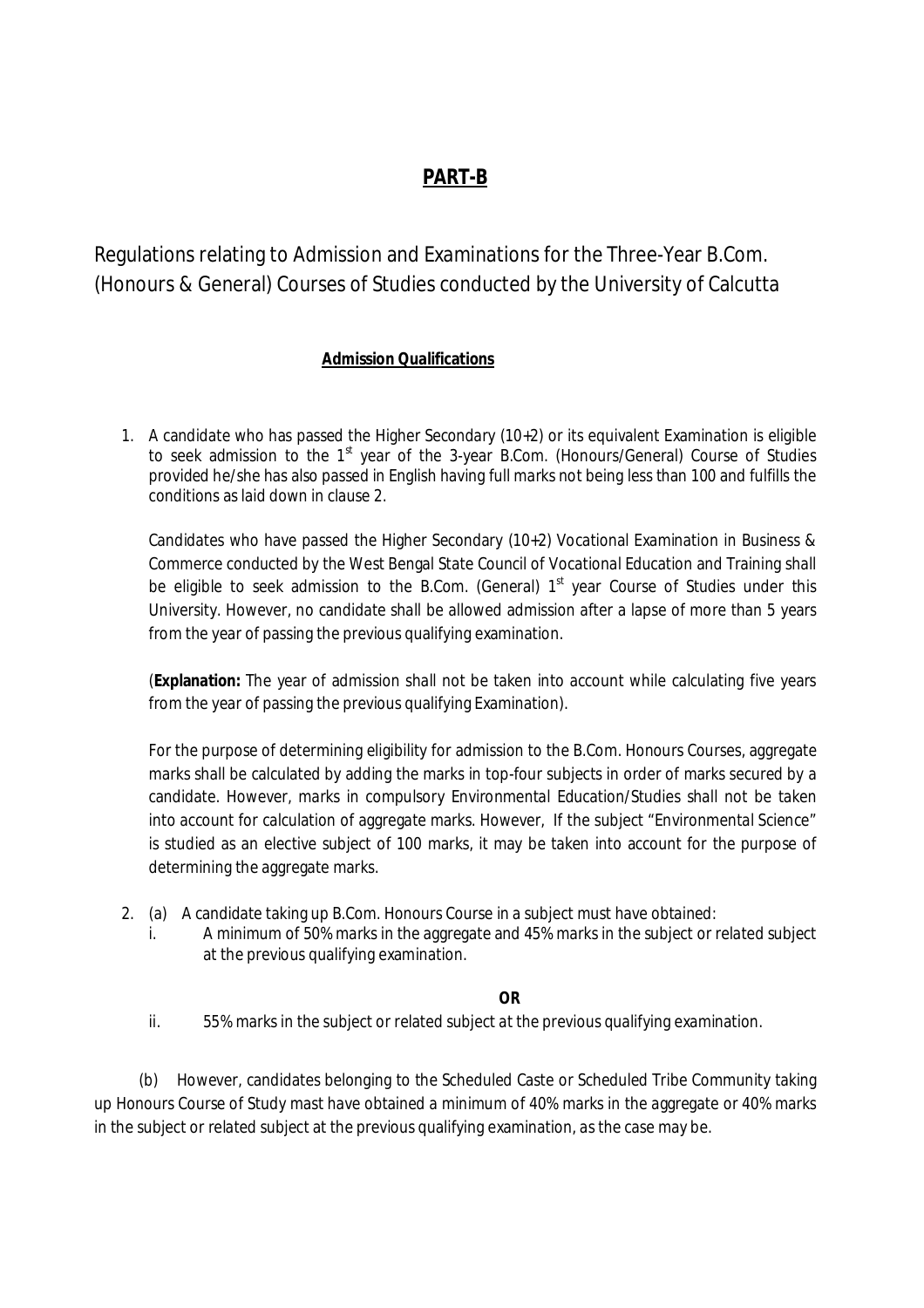(c**) Seat reservation for admission in the first year class of three-year degree courses of studies shall be guided by the West Bengal State Higher Educational Institutions (Reservation in Admission), Act, 2013 and the West Bengal State Higher Educational Institutions (Reservation in Admission) Rules, 2014.**

(d)Following subjects be treated as related subjects for admission to B.Com. Honours courses:

Accountancy, Business Economics including Business Mathematics, Business Organization, Mathematics, Business Mathematics, Economics, Statistics, Business Studies, Office and Secretarial Practice, Financial Accounting, Elements of Cost Accountancy & Auditing, Book Keeping, Commerce, Cost Accountancy & Principle of Management, Commercial Law and preliminaries of Auditing, Costing and Taxation.

(e)A candidate shall be allowed to take up B.Com. (General) Course if he/she had passed the subject(s) at the previous qualifying examination as mention below:

Accountancy/ Business Economics including Business Mathematics/ Business Organization/ Mathematics/ Economics/ Statistics/ Commerce/ Accounts/ Business Studies/ Financial Accounting/ Office and Secretarial Practice/ Elements of Cost Accountancy and Auditing/ Book Keeping/ Business Mathematics/ Cost Accountancy & Principle of Management, , Commercial Law and preliminaries of Auditing, Costing and Taxation.

- 3. Students who have passed the Higher Secondary (10+2) Examination or its equivalent from the All India Boards/Councils (i.e. CBSE, ISC and National Institute of Open Schooling) need not require to submit the Migration Certificate for getting Registration under this University.
- 4. A candidate who is admitted to the Honours Course of Studies may take any of the four Courses ( as offered by the College)
	- Honours in Accounting & Finance
	- Honours in Marketing
	- Honours in Taxation
	- Honours in Computer Application & e- Business.

General Course Students will have to take any of the four elective groups (as offered by the College) -

- Accounting & Finance,
- Marketing,
- Taxation,
- Computer Application& e-business.
- $\bullet$  Subjects/ Papers in the 1<sup>st</sup> year for all Honours and General Courses are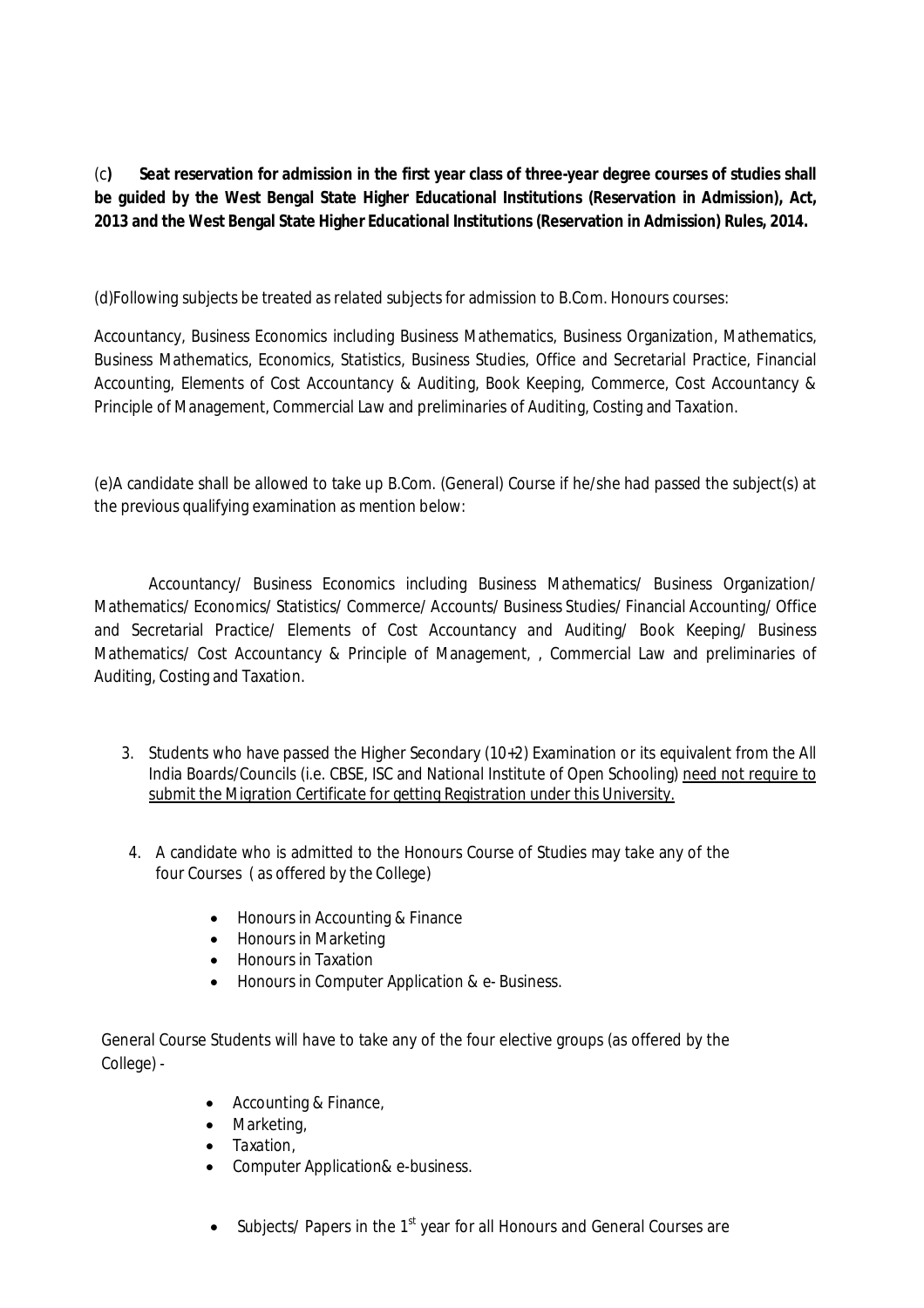same and be considered as Basic/Fundamental Subsidiary papers.

- First two Papers/Subjects in the  $2^{nd}$  year shall be same for both Honours and General Courses. Remaining papers in the second year termed as Core papers for Honours/ General Course, shall be same irrespective of the specialized Honours Courses.
- $\bullet$  Subjects/ Papers in the 3<sup>rd</sup> year shall be different depending upon the specialized Courses.

## **5. B.Com. Honours & General Course Curricula / Structure**

## **A. B.Com. Honours Courses**

| Paper              | <b>Subject</b>                                 | <b>Marks</b> |
|--------------------|------------------------------------------------|--------------|
| 1.1Chg             | <b>Compulsory Language Group</b>               | 100          |
|                    | Major Indian Language -- 50 marks              |              |
|                    | Communicative English -- 50 marks              |              |
|                    | <b>Compulsory General Papers</b>               |              |
| 1.2Chg             | <b>Financial Accounting I</b>                  | 100          |
| 1.3Chg             | <b>Business Regulatory Framework</b>           | 100          |
| 1.4Chg             | Principles & Practice of Management & Business |              |
|                    | Communication (50+50)                          | 100          |
| 1.5C <sub>ng</sub> | Economics I                                    | 100          |
| 1.6Chg             | <b>Business Mathematics &amp; Statistics</b>   | 100          |
|                    | <b>Total</b>                                   | 600          |

#### (i) **First Year Honours Course**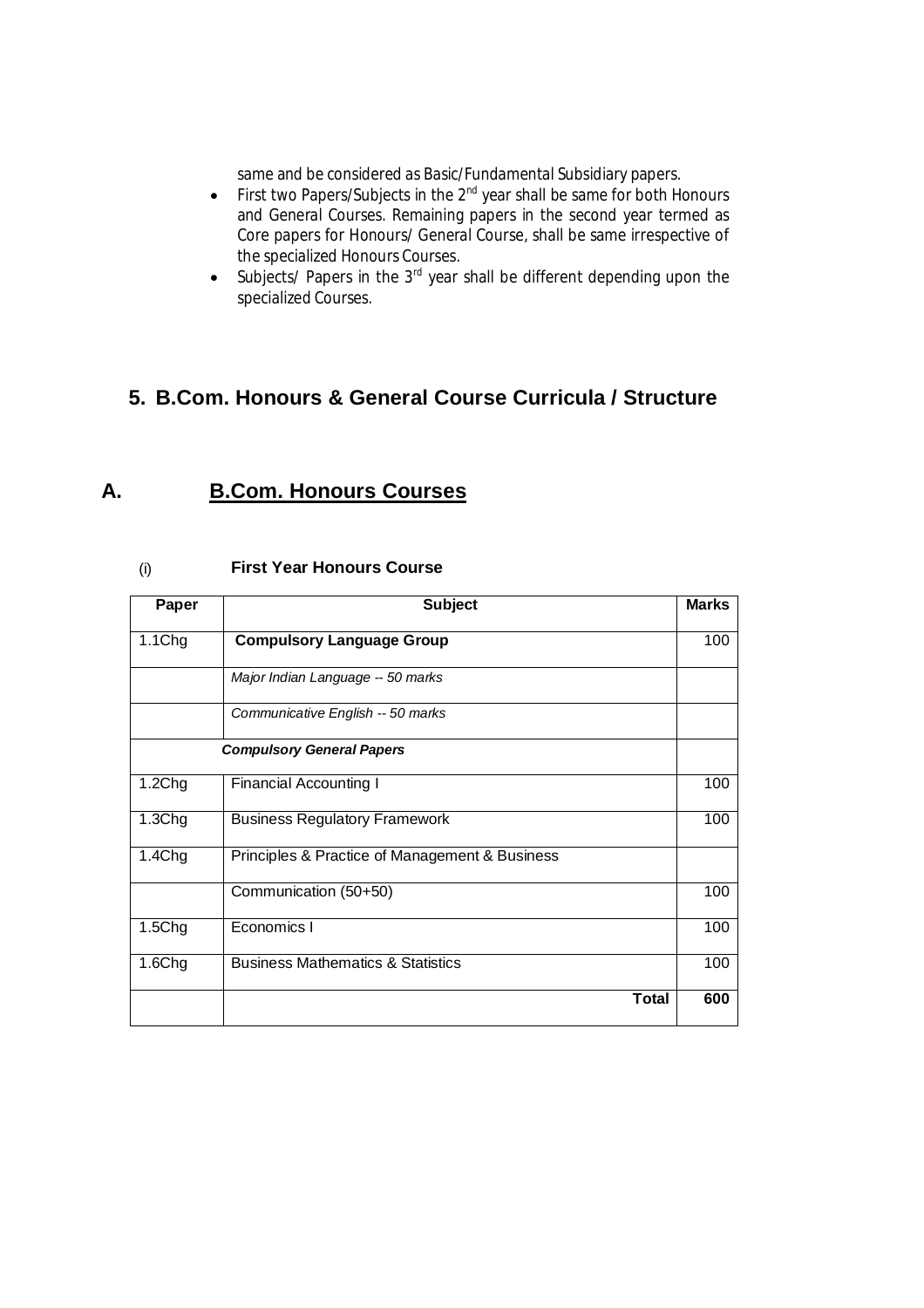## **(ii) Second Year Honours Course**

| Paper             | <b>Subject</b>                                       | <b>Marks</b> |
|-------------------|------------------------------------------------------|--------------|
|                   | <b>Compulsory General Papers</b>                     |              |
| 2.1Chg            | Information Technology & Its Application in Business | 100          |
|                   | (Theory -50 marks + Practical -50 marks)             |              |
| 2.2Chg            | Principles of Marketing* (50) & e-Commerce (50)      | 100          |
|                   | <b>General Total</b>                                 | 200          |
|                   | Compulsory<br><b>Honours Papers</b>                  |              |
| 2.3 <sub>Ch</sub> | Auditing                                             | 100          |
| 2.4Ch             | <b>Financial Accounting II</b>                       | 100          |
| 2.5 <sub>Ch</sub> | Direct & Indirect Taxation                           | 100          |
| 2.6Ch             | Cost & Management Accounting                         | 100          |
|                   | <b>Honours Total</b>                                 | 400          |
|                   | <b>Second Year Total</b>                             | 600          |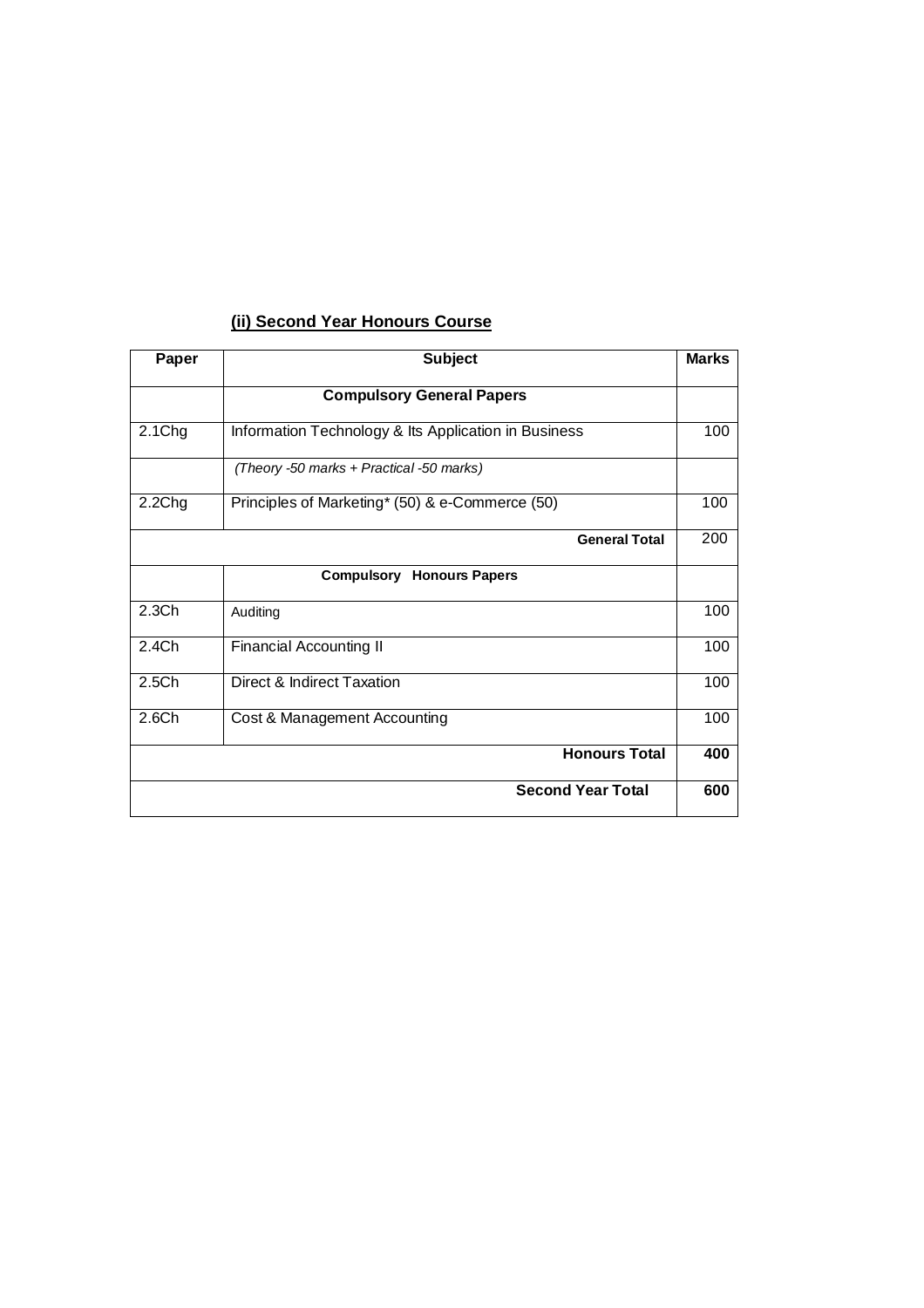| <b>Honours Courses</b><br>(Any one of the following courses (a), (b), (c), or (d) to be taken) |                                                                  |              |  |  |
|------------------------------------------------------------------------------------------------|------------------------------------------------------------------|--------------|--|--|
|                                                                                                | <b>a.</b> Honours in ACCOUNTING & FINANCE                        |              |  |  |
| Paper                                                                                          | <b>Subject</b>                                                   | <b>Marks</b> |  |  |
| 3.1HA                                                                                          | <b>Financial Accounting III</b>                                  | 100          |  |  |
| 3.2HA                                                                                          | Economics II & Advanced Business Mathematics                     | 100          |  |  |
| 3.3HA                                                                                          | Indian Financial System and Financial Market Operations          |              |  |  |
| 3.4HA                                                                                          | <b>Financial Management</b><br>100                               |              |  |  |
| 3.5 <sub>HA</sub>                                                                              | Project Work (Written 50) + (Viva-voce 50)                       | 100          |  |  |
|                                                                                                | <b>Honours Total</b>                                             | 500          |  |  |
|                                                                                                | <b>b.</b> Honours in MARKETING                                   |              |  |  |
| Paper                                                                                          | <b>Subject</b>                                                   | <b>Marks</b> |  |  |
| 3.1HM                                                                                          | Consumer Behaviour (50) & Sales Management (50)                  | 100          |  |  |
| 3.2HM                                                                                          | Product & Pricing Management (50) + Marketing Communication (50) |              |  |  |
| 3.3HM                                                                                          | Retail Management (50) & Marketing of Services (50)              |              |  |  |
| 3.4HM                                                                                          | Rural Marketing (50) & International Marketing (50)              |              |  |  |
| 3.5HM                                                                                          | Project Work (Written 50) + (Viva-voce 50)                       |              |  |  |
|                                                                                                | <b>Honours Total</b>                                             | 500          |  |  |
|                                                                                                | <b>C.</b> Honours in TAXATION                                    |              |  |  |
| Paper                                                                                          | <b>Subject</b>                                                   | <b>Marks</b> |  |  |
| 3.1HT                                                                                          | <b>Public Finance &amp; Taxation</b>                             | 100          |  |  |
| 3.2HT                                                                                          | <b>Direct Tax:Laws &amp; Practices</b>                           | 100          |  |  |
| 3.3HT                                                                                          | 100<br><b>Indirect Tax: Laws &amp; Practices</b>                 |              |  |  |
| 3.4HT                                                                                          | Tax Planning & Procedures<br>100                                 |              |  |  |
| 3.5HT                                                                                          | Project Work (Written 50) + (Viva-voce 50)                       | 100          |  |  |
|                                                                                                |                                                                  | 500          |  |  |
|                                                                                                | Honours Total                                                    |              |  |  |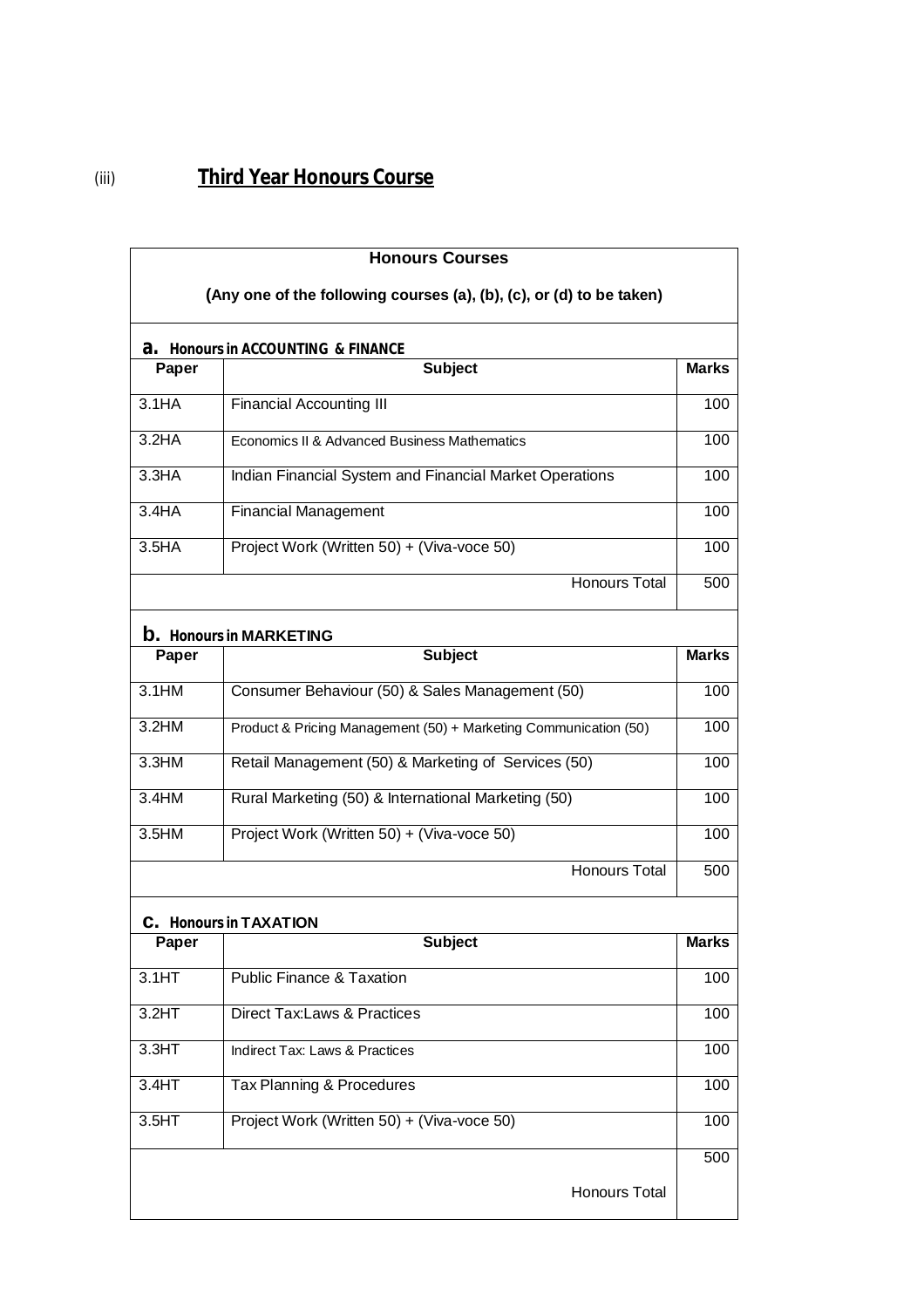| C. Honours in Computer Applications & e-Business |                                                  |       |  |  |
|--------------------------------------------------|--------------------------------------------------|-------|--|--|
| Paper                                            | Subject                                          | Marks |  |  |
| $3.1$ He $B$                                     | <b>Fundamentals of Computer</b>                  | 100   |  |  |
| $3.2$ He $B$                                     | Data Base Management System (50) &               |       |  |  |
|                                                  | System Analysis & Design (50)                    | 100   |  |  |
| $3.3$ He $B$                                     | Internet & World Wide Web (50)                   |       |  |  |
|                                                  | & Functional e-Business System (50)              | 100   |  |  |
| 3.4HeB                                           | Computer Applications (50) &                     |       |  |  |
|                                                  | e-Business Applications (50) [Practical]         | 100   |  |  |
| $3.5$ He $B$                                     | Project Work (Written 50) + (Viva-voce 50)       | 100   |  |  |
|                                                  | Honours Total                                    | 500   |  |  |
| 3.6Chg                                           | <b>Compulsory Paper on Environmental Studies</b> | 100   |  |  |
|                                                  | <b>Third Year Total</b>                          | 600   |  |  |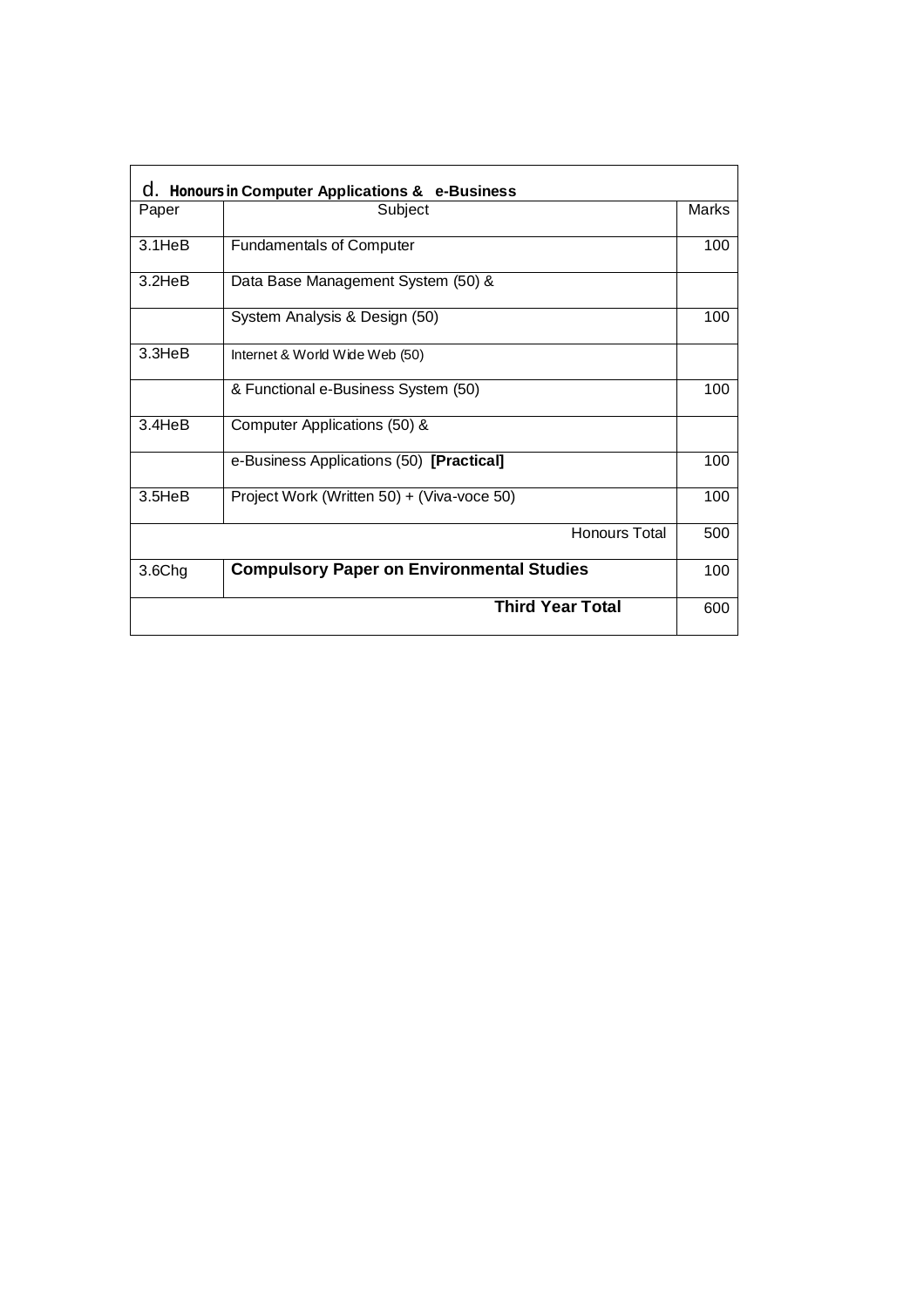# **B. B.Com. General Degree Course**

| Paper              | <b>Subject</b>                                 |     |  |  |
|--------------------|------------------------------------------------|-----|--|--|
| 1.1Chg             | <b>Compulsory Language Group</b>               |     |  |  |
|                    | Major Indian Language -- 50 marks              |     |  |  |
|                    | Communicative English -- 50 marks              |     |  |  |
|                    | <b>Compulsory General Papers</b>               |     |  |  |
| 1.2 <sub>Chg</sub> | <b>Financial Accounting I</b>                  | 100 |  |  |
| 1.3Chg             | <b>Business Regulatory Framework</b>           | 100 |  |  |
| 1.4Chg             | Principles & Practice of Management & Business |     |  |  |
|                    | Communication (50+50)                          | 100 |  |  |
| 1.5C <sub>ng</sub> | Economics I                                    | 100 |  |  |
| 1.6Chg             | <b>Business Mathematics &amp; Statistics</b>   | 100 |  |  |
|                    | <b>First Year Total</b>                        | 600 |  |  |

## **i) FIRST YEAR GENERAL COURSE**

#### **(ii) SECOND YEAR GENERAL COURSE**

| Paper              | <b>Subject</b>                                    |     |  |  |
|--------------------|---------------------------------------------------|-----|--|--|
|                    | <b>Compulsory General Papers</b>                  |     |  |  |
| 2.1 <sub>Chg</sub> | Information Technology & Its Application in       | 100 |  |  |
|                    | Business (Theory -50 marks + Practical -50 marks) |     |  |  |
| 2.2Chg             | Principles of Marketing* (50) & e-Commerce (50)   | 100 |  |  |
| 2.3Cg              | Financial Accounting II                           | 100 |  |  |
| 2.4C <sub>q</sub>  | Direct & Indirect Taxation                        | 100 |  |  |
| 2.5Cg              | Cost & Management Accounting I                    | 100 |  |  |
| 2.6Cg              | Auditing                                          | 100 |  |  |
|                    | <b>Second YearTotal</b>                           | 600 |  |  |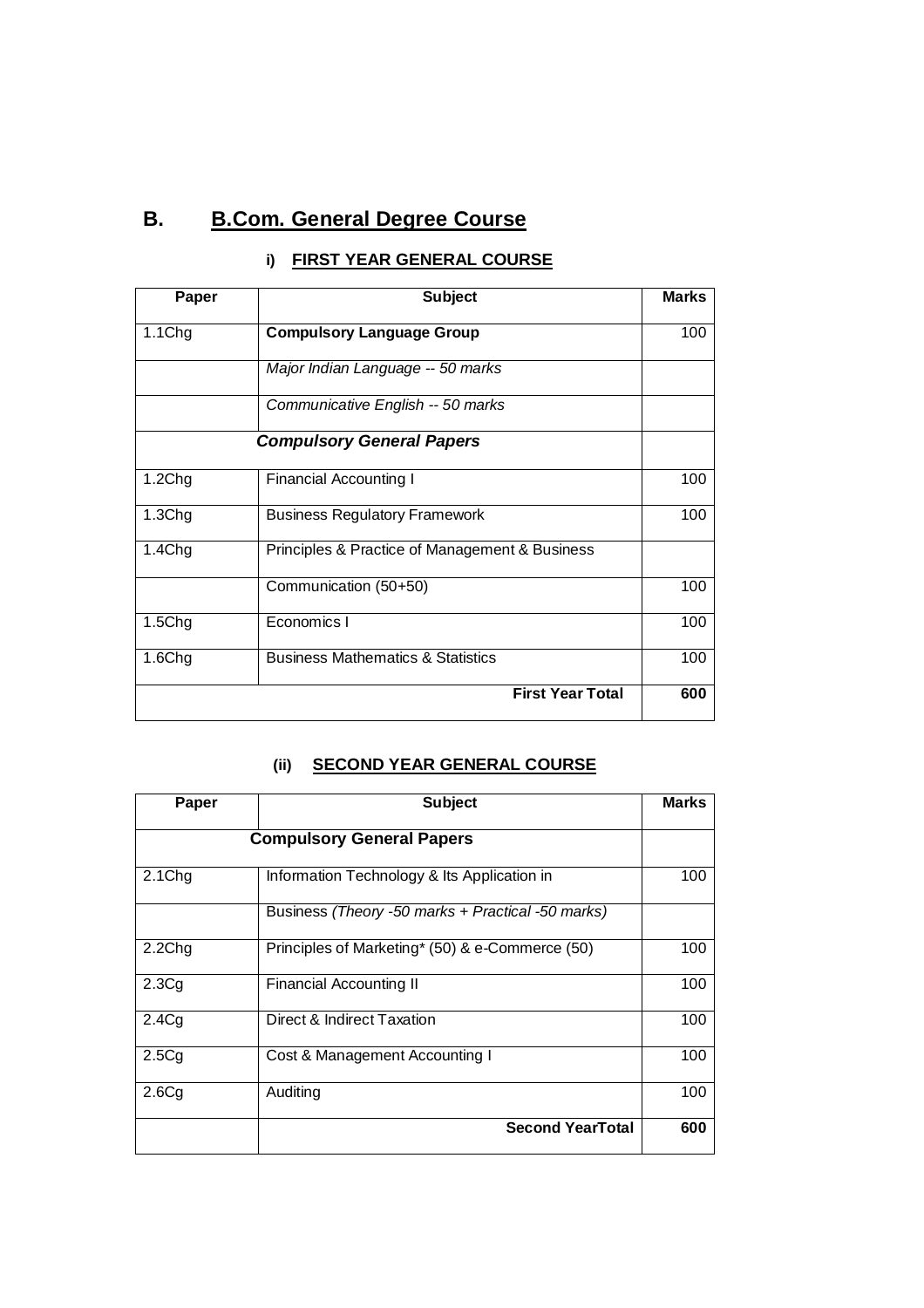| (iii) |  | <b>Third Year General Course</b> |  |
|-------|--|----------------------------------|--|
|       |  |                                  |  |

|                                        | (Any one of the following Elective Groups (a), (b), (c) or (d) to be taken) |              |  |  |
|----------------------------------------|-----------------------------------------------------------------------------|--------------|--|--|
| a.                                     | <b>Elective Group - Accounting &amp; Finance</b>                            |              |  |  |
| Paper                                  | Subject                                                                     | Marks        |  |  |
| 3.1GA                                  | <b>Financial Accounting III</b>                                             |              |  |  |
| 3.2 <sub>GA</sub>                      | Cost & Management Accounting II                                             |              |  |  |
| 3.3GA                                  | <b>Financial Management</b>                                                 |              |  |  |
|                                        | <b>Group Total</b>                                                          | 300          |  |  |
| b.                                     | <b>Elective Group - Marketing</b>                                           |              |  |  |
| 3.1GM                                  | Consumer Behaviour (50) & Sales Management (50)                             | 100          |  |  |
| 3.2GM                                  | Product & Price Management (50) + Rural Marketing (50)                      |              |  |  |
| 3.3GM                                  | Retail Management (50) & Marketing of Services (50)                         | 100          |  |  |
|                                        | <b>Group Total</b>                                                          | 300          |  |  |
| <b>Elective Group - Taxation</b><br>c. |                                                                             |              |  |  |
| Paper                                  | <b>Subject</b>                                                              | <b>Marks</b> |  |  |
| 3.1GT                                  | <b>Direct Tax: Laws &amp; Practices</b>                                     | 100          |  |  |
| 3.2GT                                  | <b>Indirect Tax: Laws &amp; Practices</b>                                   | 100          |  |  |
| 3.3GT<br>Tax Planning & Procedures     |                                                                             | 100          |  |  |
|                                        | <b>Group Total</b>                                                          | 300          |  |  |
|                                        | d. Elective Group - Computer Application & e-Business                       |              |  |  |
| Paper                                  | <b>Subject</b>                                                              | <b>Marks</b> |  |  |
| 3.1GeB                                 | <b>Fundamentals of Computer</b>                                             | 100          |  |  |
| 3.2GeB                                 | Data Communication & Networking (50)                                        |              |  |  |
|                                        | & Functional e-Business (50)                                                | 100          |  |  |
| 3.3GeB                                 | Computer Applications (50) &                                                |              |  |  |
|                                        | e-Business Applications (50) [Practical]                                    | 100          |  |  |
|                                        | <b>Group Total</b>                                                          | 300          |  |  |
| 3.4chg                                 | <b>Compulsory Paper on Environmental Studies</b>                            | 100          |  |  |
|                                        | <b>Third Year Total</b>                                                     | 400          |  |  |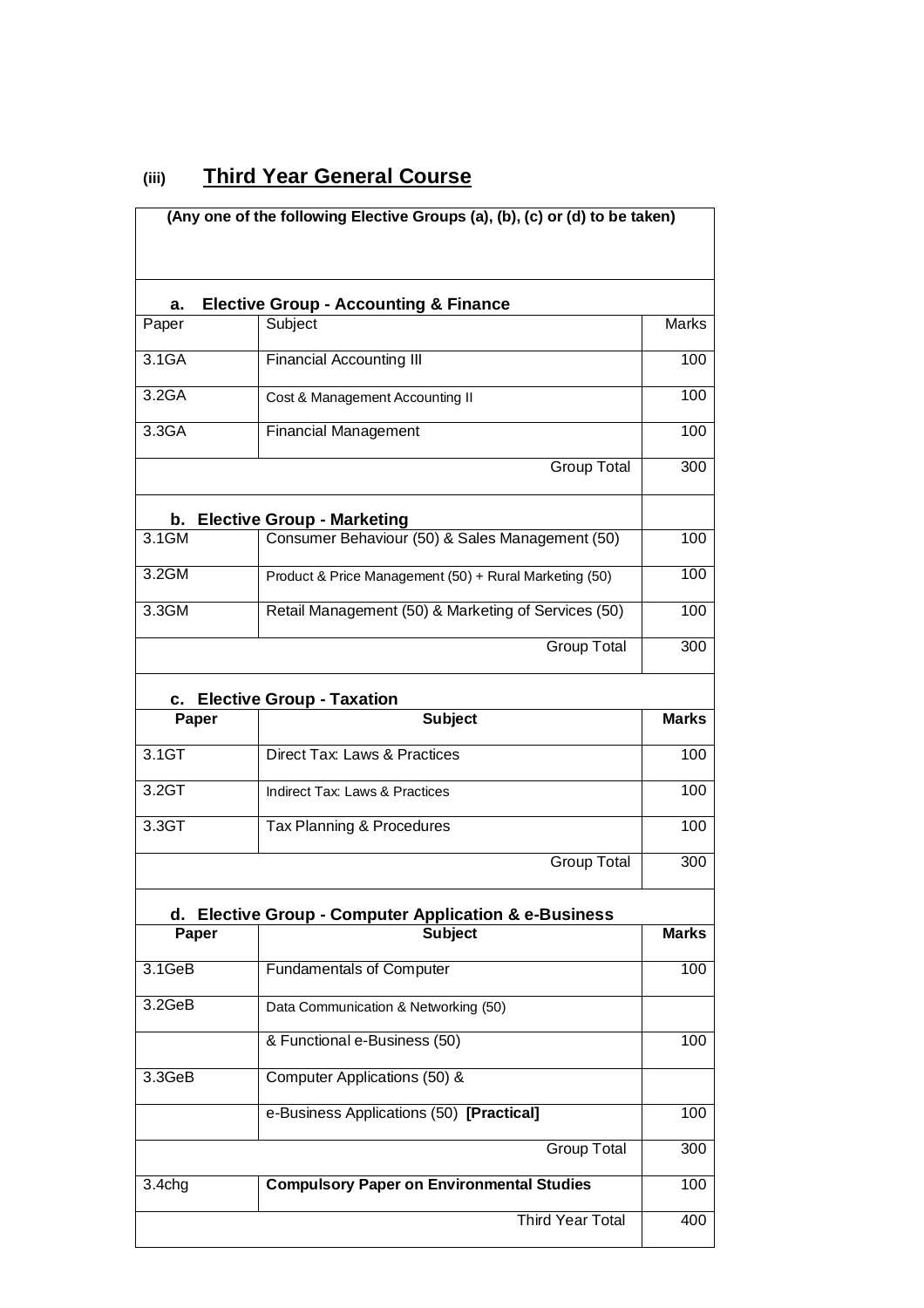*Chg: Common Paper for all Honours Courses & General Courses*

 *Ch: Common Paper for Honours Courses Only*

 *Cg: Common Paper for General Courses Only* 

 *HA/HM/HT/HeB: Papers for Honours in Accounting & Finance/Marketing/Taxation/Computer* 

 *Application & e-Business* 

 *GA/GM/GT/GeB: Papers for General Courses in the Elective Group: Accounting &* 

 *Finance/Marketing/Taxation/Computer Application & e-Business*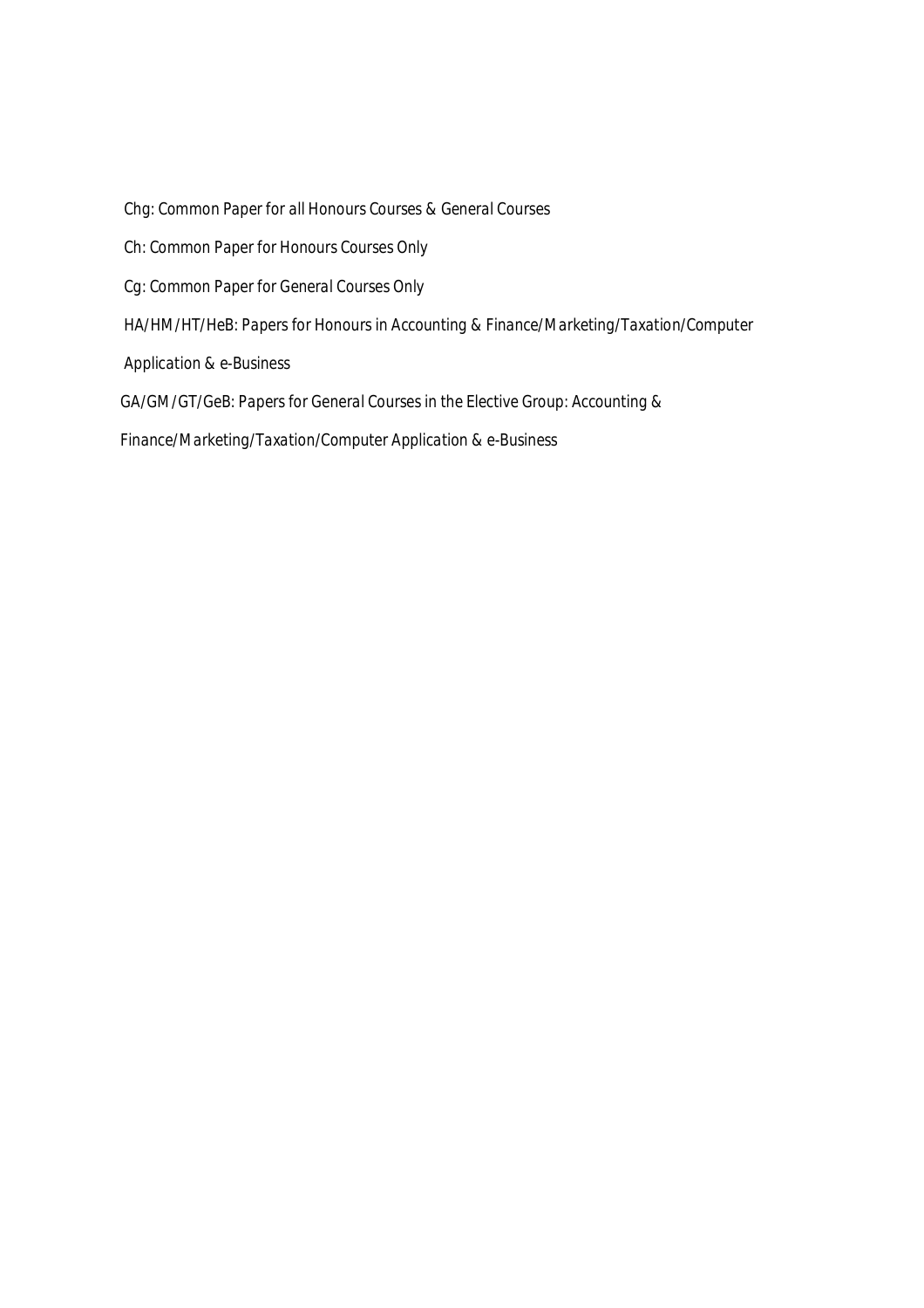

# UNIVERSITY OF CALCUTTA

# Notification No. CSR/28/17

It is notified for information of all concerned that in terms of the provisions of Section 54 of the Calcutta University Act, 1979, (as amended), and, in exercise of his powers under 9(6) of the said Act, the Vice-Chancellor has, by an order dated 29.05.2017 approved some amendments in the Admission Regulations for B.A./B.Sc./B.Com. (Honours/General/Major) and B.Mus. (Honours /General) Courses of studies under 1+1+1 system (as notified in Notification No. CSR/21/16 05.05.2016) under this University, as laid down in the accompanying pamphlet.

The above shall be effective from the academic session 2017-2018 and onwards.

**SENATE HOUSE** KOLKATA-700073 The 30<sup>th</sup> May, 2017

 $44 - 44$ (Prof. Dr. Ra)agopal Dhar Chakraborti)

Registrar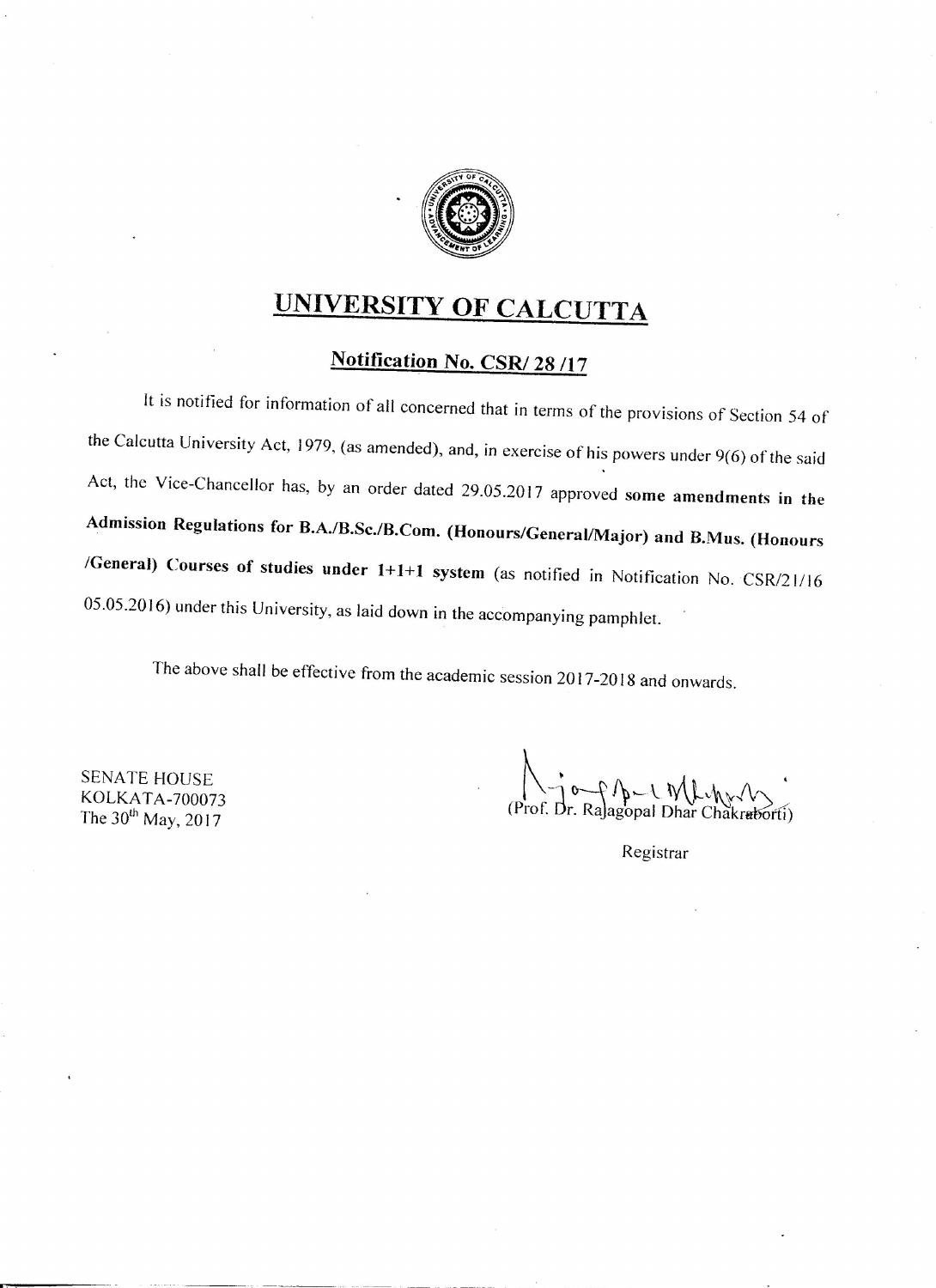#### **The Clause 8 and Clause 9 of CSR/21/16,dt.05.05.2016 will be read as follows:-**

**8.** A candidate shall be allowed to take up the subject(s) for both Honours and General Courses under heading "**A**" if he/she had passed the subject (s) under heading "**B**" at the previous qualifying examination :

| Sl <sub>No.</sub> | $\mathbf{A}$                 | Sl. No.          | $\bf{B}$                                                |
|-------------------|------------------------------|------------------|---------------------------------------------------------|
| 1.                | Mathematics                  | 1.               | <b>Mathematics/Business Mathematics</b>                 |
| 2.                | <b>Statistics</b>            | 2.               | <b>Statistics/Business Mathematics / Mathematics</b>    |
| 3.                | Physics                      | 3.               | Physics and Mathematics                                 |
| $\overline{4}$ .  | Chemistry                    | $\overline{4}$ . | Chemistry                                               |
| 5.                | Zoology                      | 5.               | Zoology/Biology/Bio-Technology                          |
| 6.                | <b>Botany</b>                | 6.               | Botany/Biology/Bio-Technology                           |
| 7.                | Physiology                   | 7.               | Physiology/Biology/Bio-Technology                       |
| 8.                | Geology                      | 8.               | Geology/Geography/ Physics and Chemistry                |
| 9.                | Molecular Biology            | 9.               | Biology/Bio-Technology and Chemistry/Physics            |
| 10.               | Micro-Biology                | 10.              | Biology/Bio-Technology and Chemistry/Physics            |
| 11.               | <b>Computer Science</b>      | 11.              | Mathematics & any one of                                |
| 12.               | Electronics                  | 12.              | Electronics/ Physics and Mathematics                    |
| 13.               | Commerce                     | 13.              | Accountancy/ Business Economics including Business      |
|                   |                              |                  | Mathematics/ Business Organization & Management/        |
|                   |                              |                  | Mathematics/ Economics/ Statistics/ Commerce/           |
|                   |                              |                  | Accounts/ Business Studies/Financial Accounting/ Office |
| 14.               | <b>Environmental Science</b> | 14.              | Chemistry                                               |

 **Note:- Apart from the above fourteen(14) subjects, the candidates have no restriction to take any subject in their General Courses of studies.**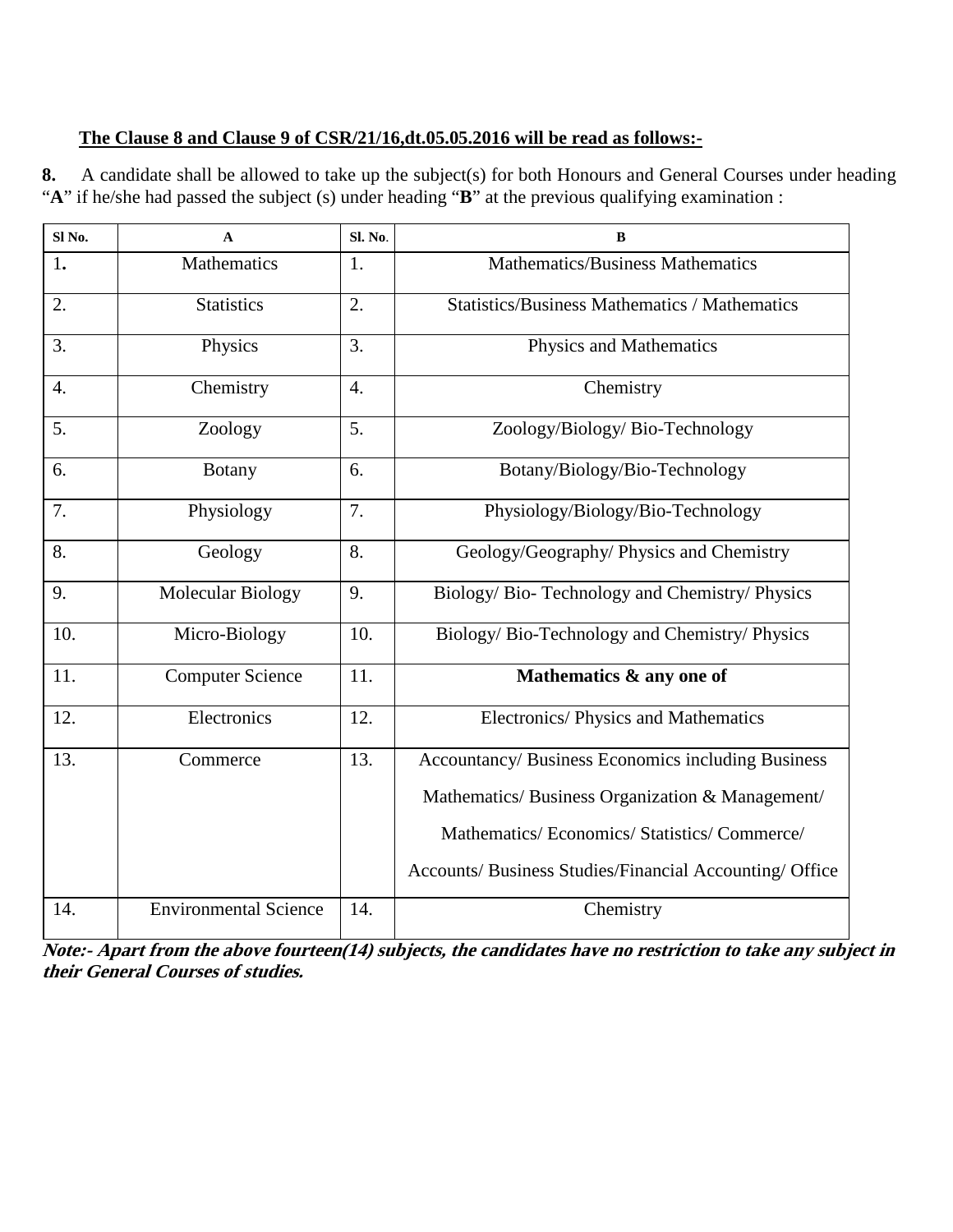#### **9.** Some Special conditions for admission to Honours Courses as follows:

**(i). Economics:** A Candidate shall be allowed to take up Honours in Economics if he/she has passed in Mathematics at the H.S. Examination (10+2) conducted by the West Bengal Council of H.S. Education or its equivalent examination in Mathematics/ Business Mathematics. Students who have passed Business Economics including Business Mathematics in H.S.(10+2) level from West Bengal Council of H.S. Education are also eligible for admission in the Honours Course in Economics.

**(ii). Mathematics:** A candidate shall be allowed to take up Honours in Mathematics if he/she has passed in Mathematics at the previous qualifying examination. A candidate who has passed in Business Mathematics is not eligible for admission to the Mathematics Honours Course.

**(iii). Chemistry:** A candidate shall be allowed to take-up Honours in Chemistry if he/she has passed in Physics, Chemistry and Mathematics at the previous qualifying examination.

**(iv). Bio-Chemistry:** A candidate shall be allowed to take up Honours in Bio-Chemistry if he/she has passed in Physics, Chemistry, Mathematics and Biology/Bio-Technology at the previous qualifying examination.

\* A candidate of B.Sc. (Honours) in Bio-Chemistry shall have to take-up elective subjects as stated hereunder and inconformity with **Grouping of Subjects:** 

# (a) **Any one** of the subjects: **Physics/Mathematics/Statistics**

#### **and**

## (b) **Any one** of the subjects: **Zoology/ Botany/ Microbiology/ Physiology/ Molecular-Biology**.

**(v). Micro-Biology**: A candidate shall be allowed to take-up Honours in Micro Biology if he/she has passed in Chemistry in the previous qualifying Examination..

#### **\*Subject combination for Micro-Biology: Chemistry and any one of the following subjects** :

## **Mathematics/Physics/Computer Science/Botany/Zoology/Physiology.**

**(vi). Physiology:** A candidate shall be allowed to take-up Honours in Physiology if he/she has passed the subject Physiology/Biology/Bio-Technology and Chemistry in the previous qualifying examination. The subject Biology/Bio-Technology may be treated as the related subject.

**(vii). Food and Nutrition**: A candidate shall be allowed to take-up Honours in Food and Nutrition if he/she has passed in Chemistry at the previous qualifying examination and to take up Chemistry as one of the elective subjects.